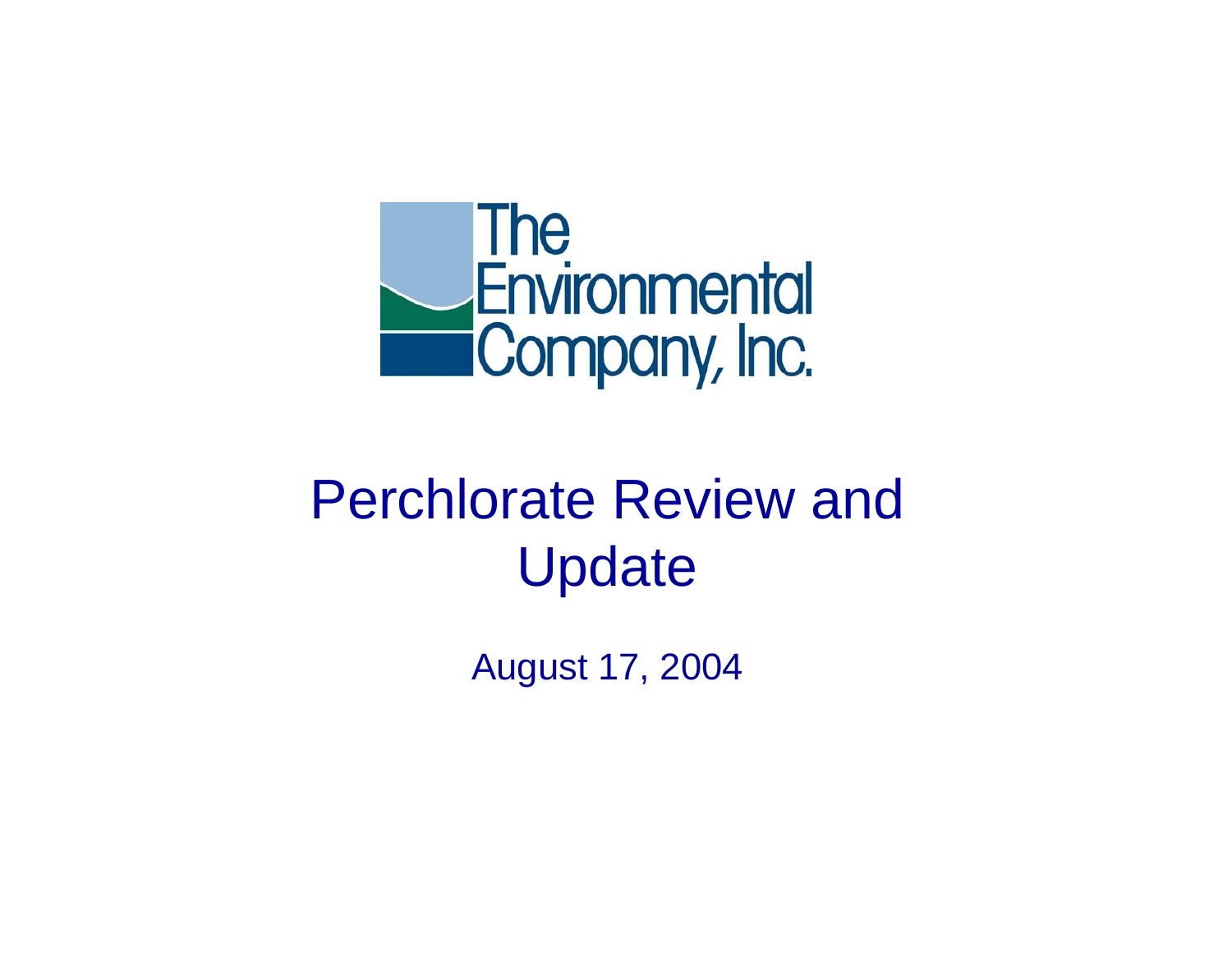#### Perchlorate Background

- Chemical Molecule
	- Tetrahedral array of 4 Oxygen Atoms around a central Chlorine Atom
	- Strong Oxidizer
	- Anion (negative charge)
- Usually found in salts with metals such as Aluminum, Ammonium, Calcium, Potassium, Sodium, etc.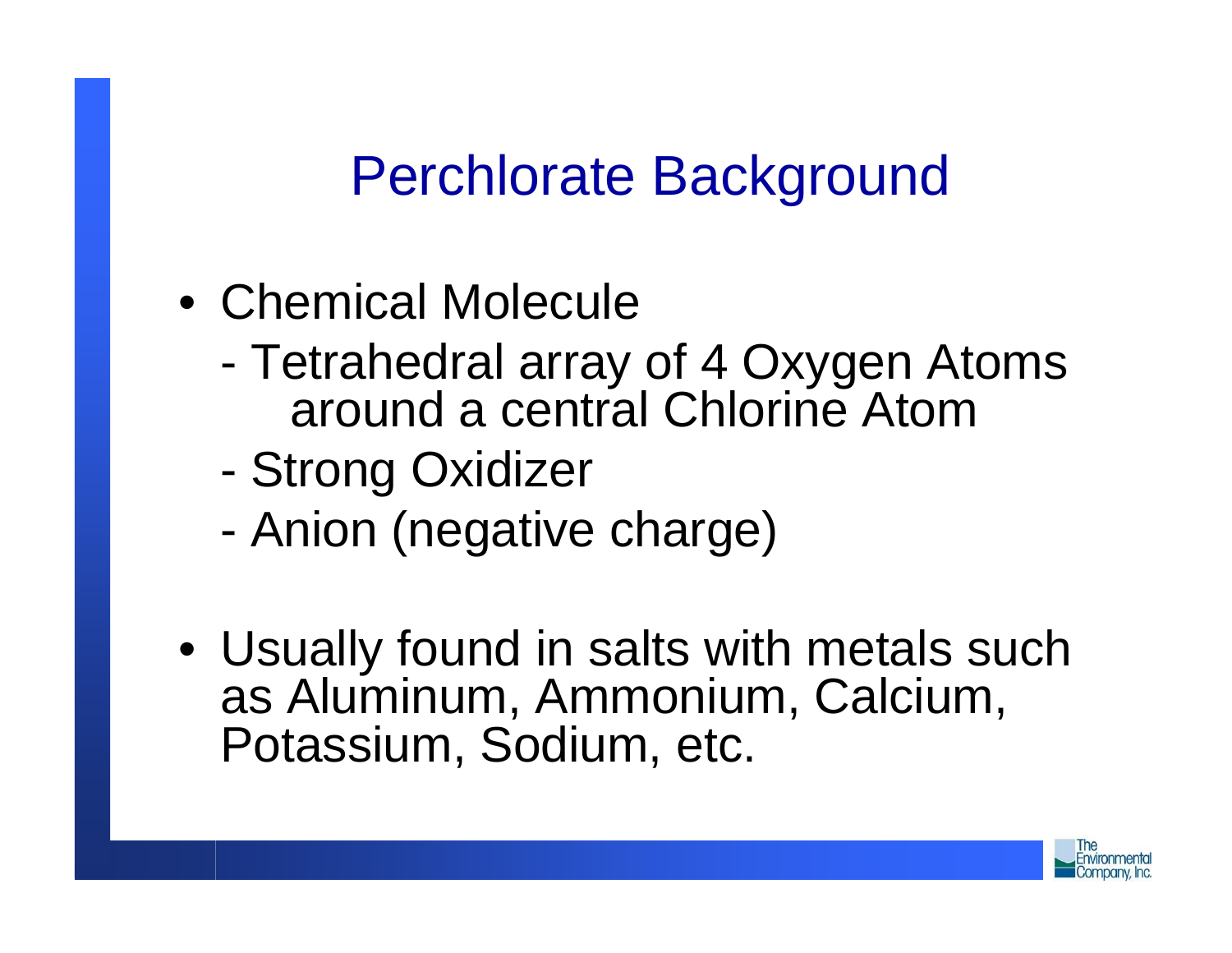### Perchlorate Background

- Naturally occurring and man-made chemical
- Primary ingredient of solid rocket/missile propellant
- Used in ammunitions of all types
- Contributes to the safe handling and use of munitions and rocket propellant

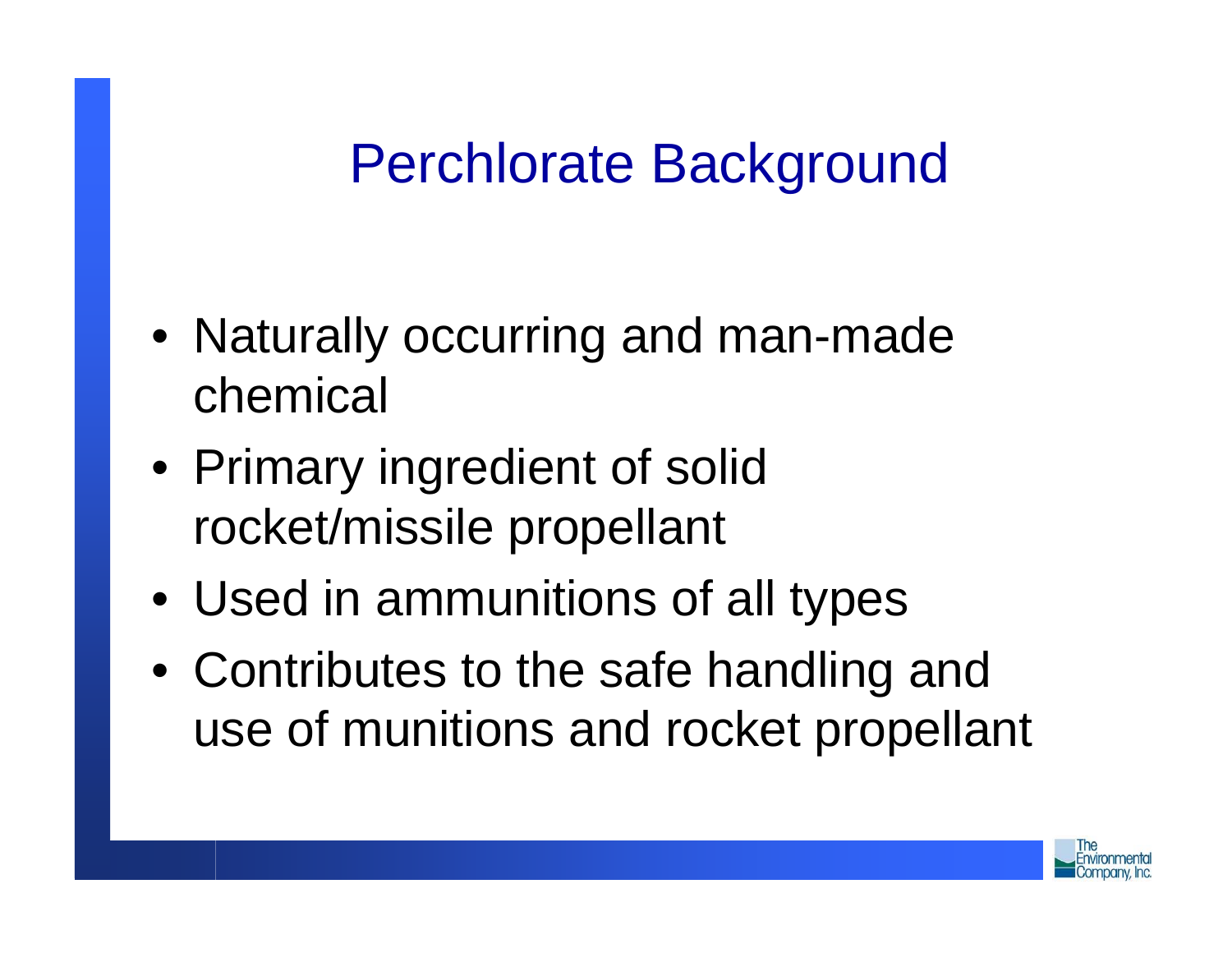### Perchlorate Background

- Other Uses
	- Airbags
	- Emergency Flares
	- Fireworks
	- Medication for thyroid conditions
	- Matches

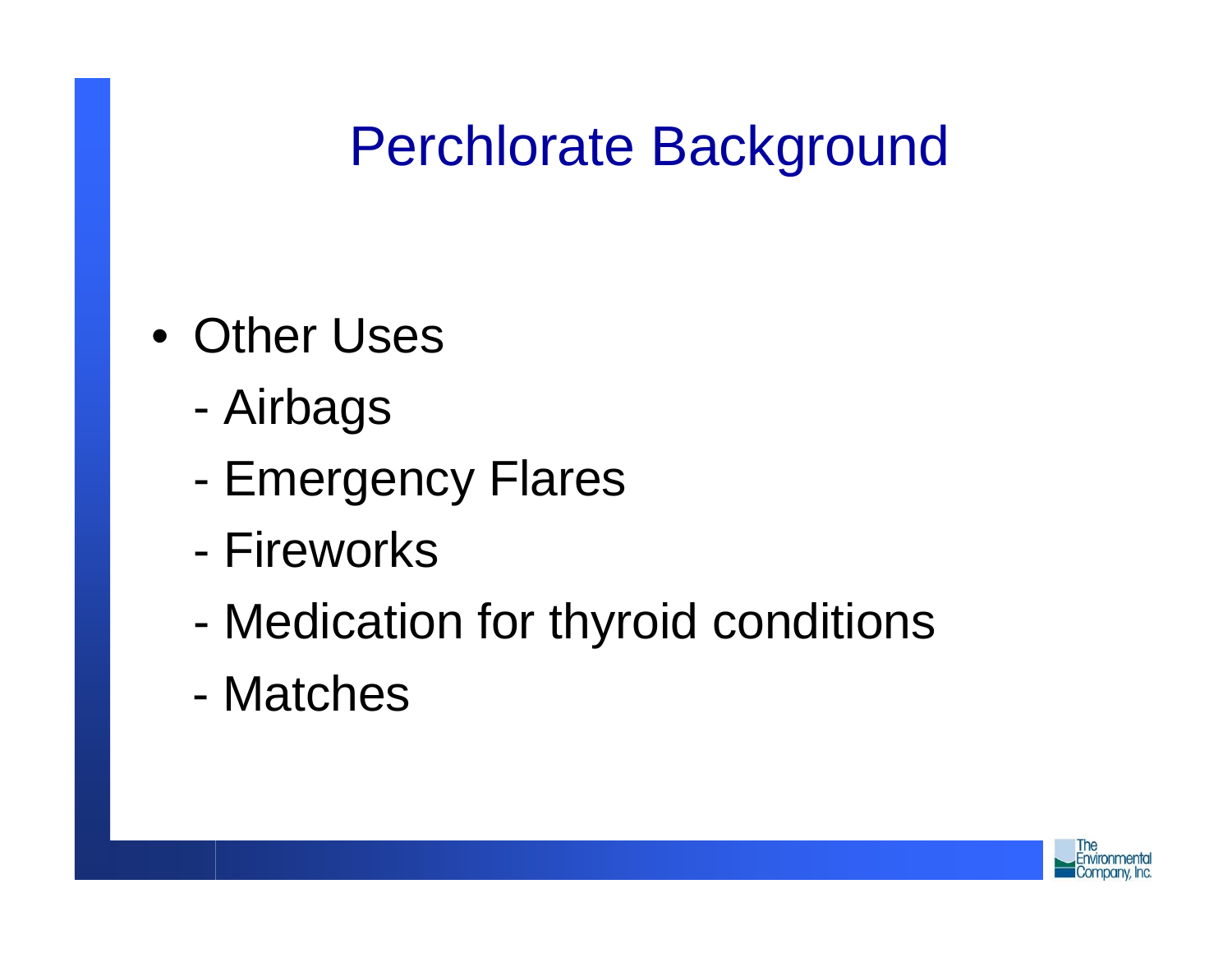### Perchlorate in the Environment

- Perchlorate salts have been widely used since the 1940's
- Perchlorate has a finite shelf life
- Therefore, large amounts of perchlorate were disposed of when missile and rocket inventories were upgraded with new perchlorate
- Releases also occurred during manufacturing, testing, disposal, or detonation of rockets and missiles

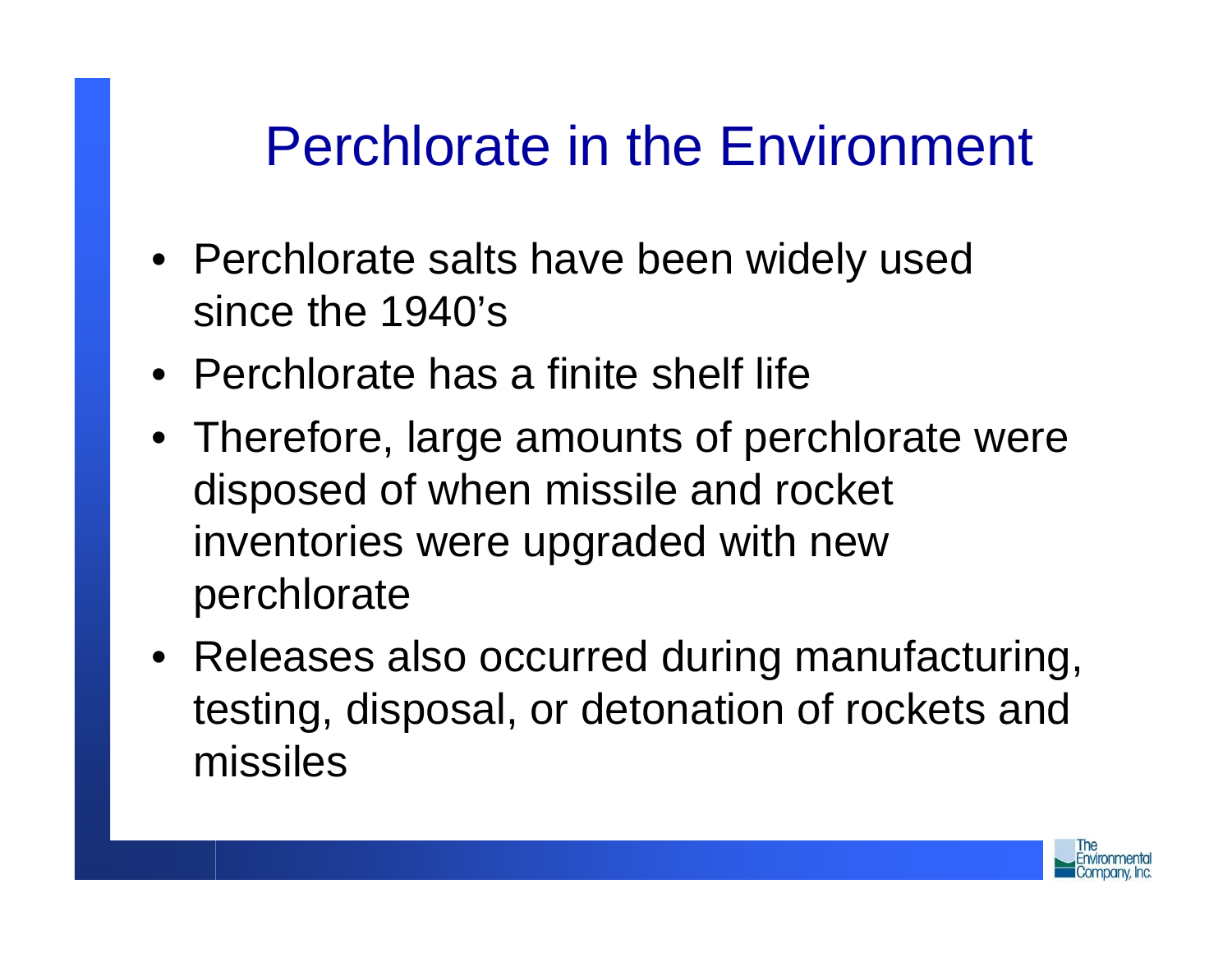Perchlorate in the Environment

- Mobile in water
	- large plumes
	- large affected areas
- Treatability
	- not difficult, but development and optimization required
	- potentially very costly due to large volume of water required to treat

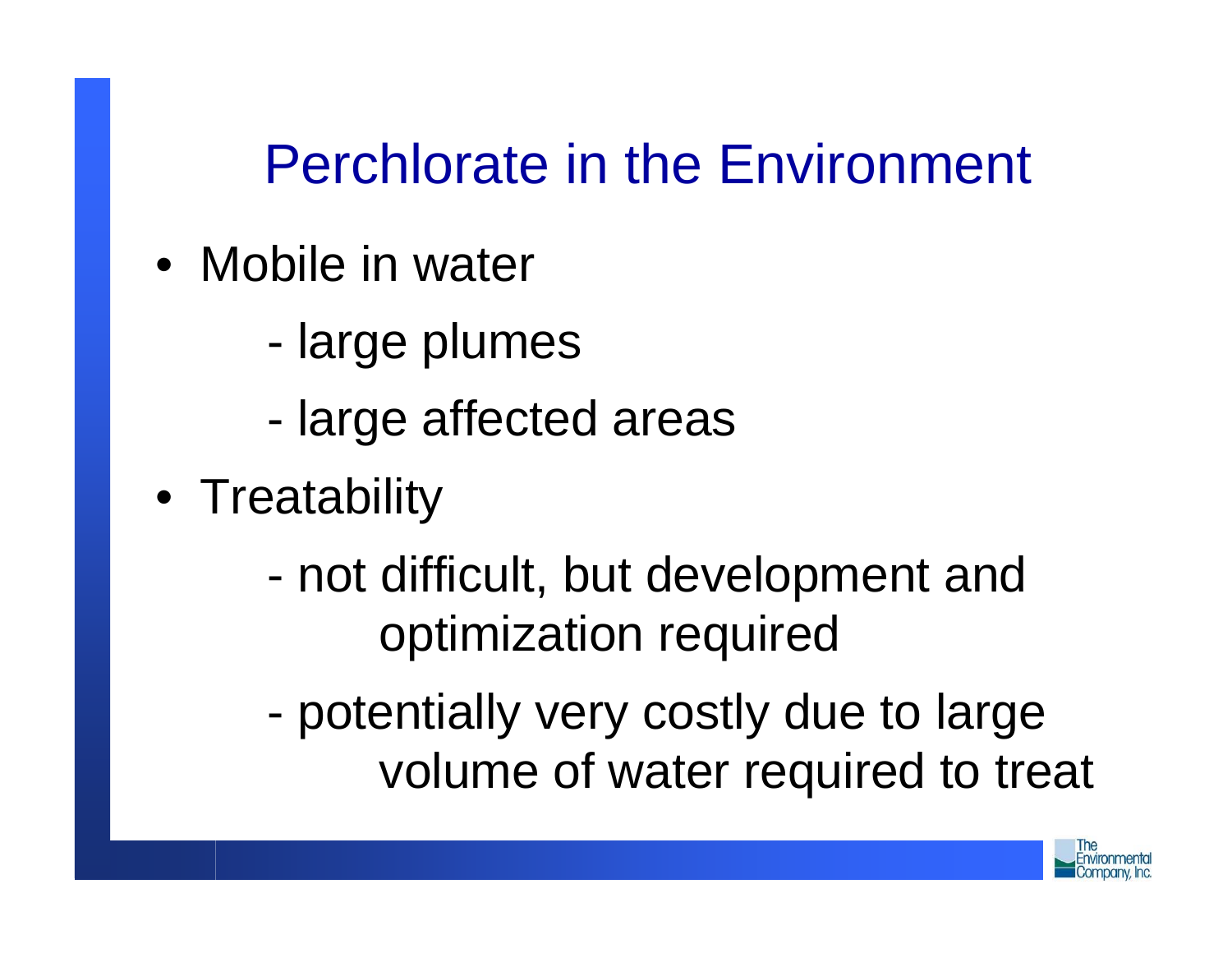#### Perchlorate in the Environment

#### • National Impact

- Present in groundwater and/or surface water in 30 US States
- Present in drinking water supply systems of over 20 million people in CA, NV, & AZ
- -In CA alone, over 300 wells with perchlorate levels of more than 4 ppb

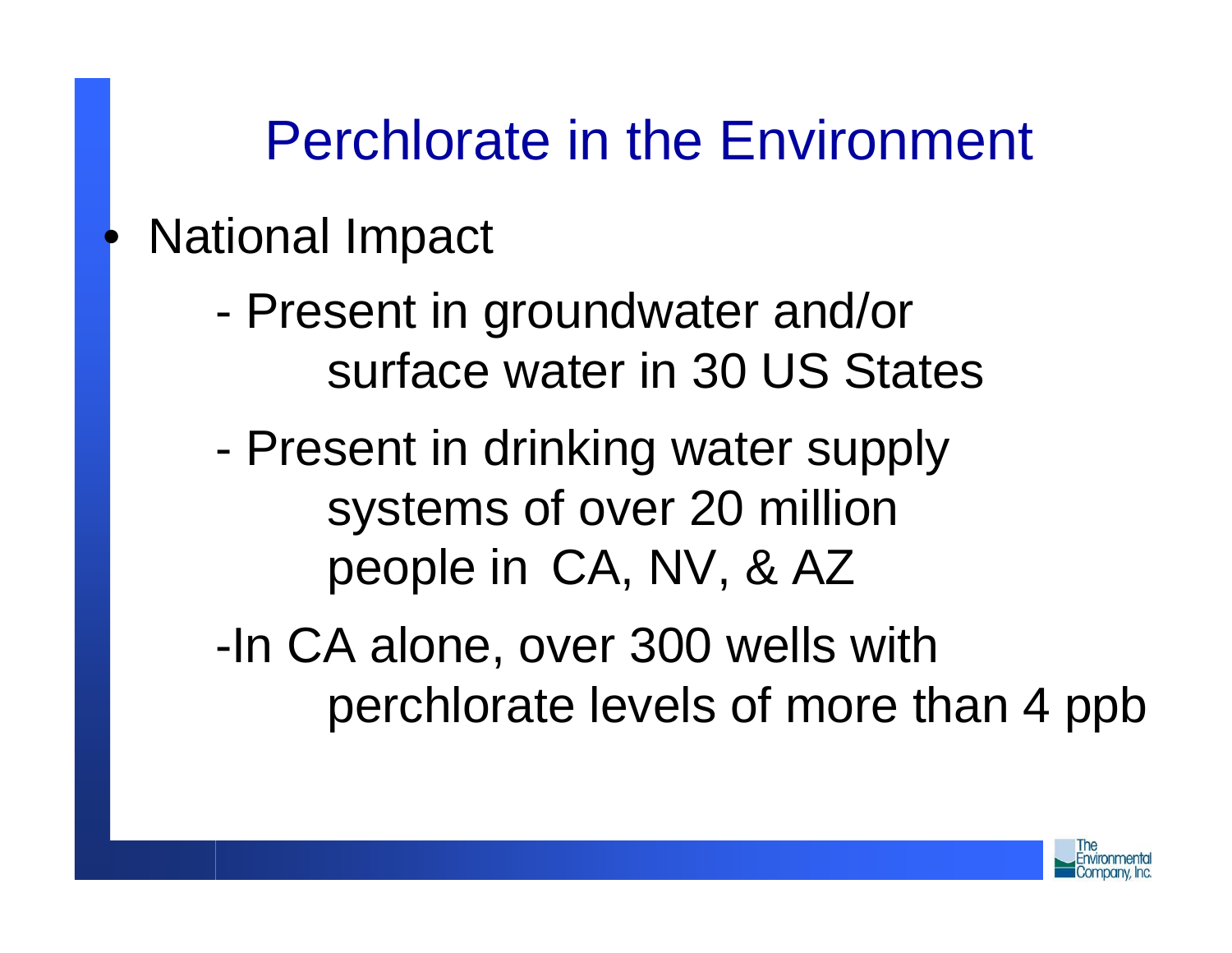Perchlorate and Human Health

- Perchlorate interferes with iodide uptake in the thyroid gland
	- perchlorate and iodide are similar in size
	- the thyroid gland regulates metabolism in adults
	- the thyroid gland plays a major role in proper development in addition to metabolism in children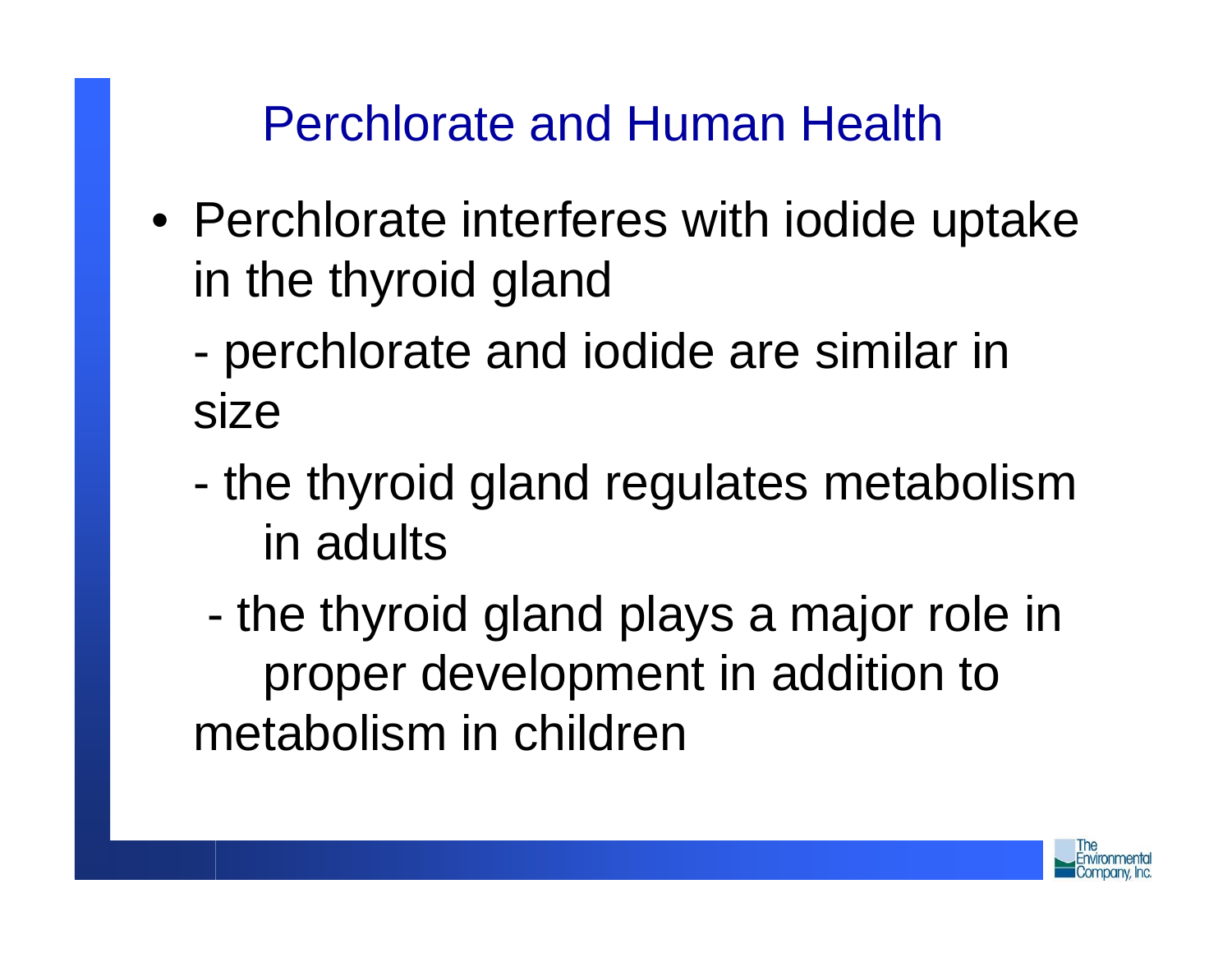EPA Draft Toxicological and Risk Characterization for Perchlorate

- "Perchlorate Environmental Contamination: Toxicological and Risk Characterization External Review Draft (1/16/02)"
- 364 pages
- This report has undergone two previous external peer review and public comment processes
- EPA in conjunction with the DoD, DOE, and NASA requested that the National Academy of Sciences (NAS) conduct another review

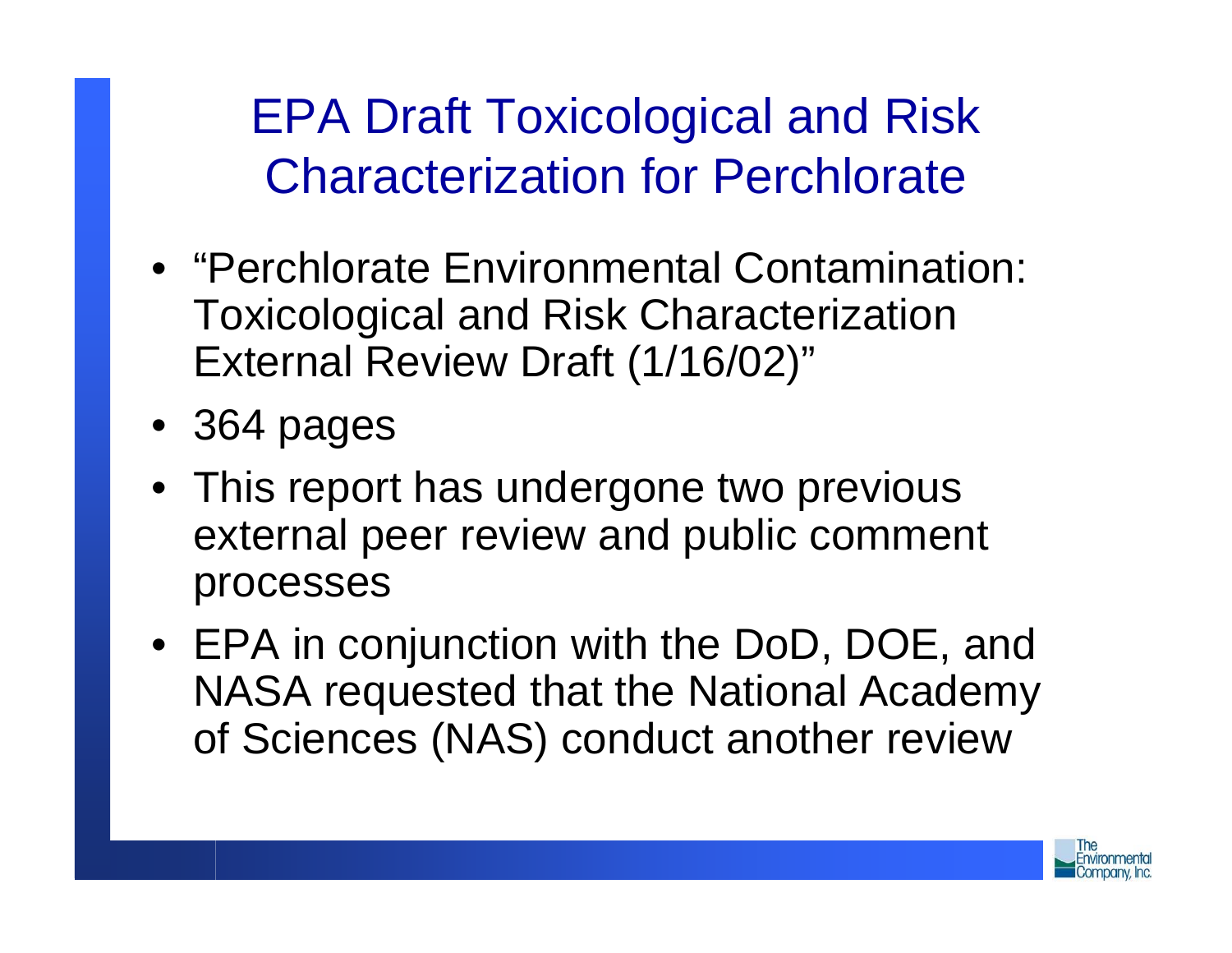EPA Draft Toxicological and Risk Characterization for Perchlorate (2002)

• Conclusions

- Potential human health risks of perchlorate exposure include metabolism problems, nervous system development issues, and thyroid tumors

- A draft reference dose is included that is intended to be protective of human health

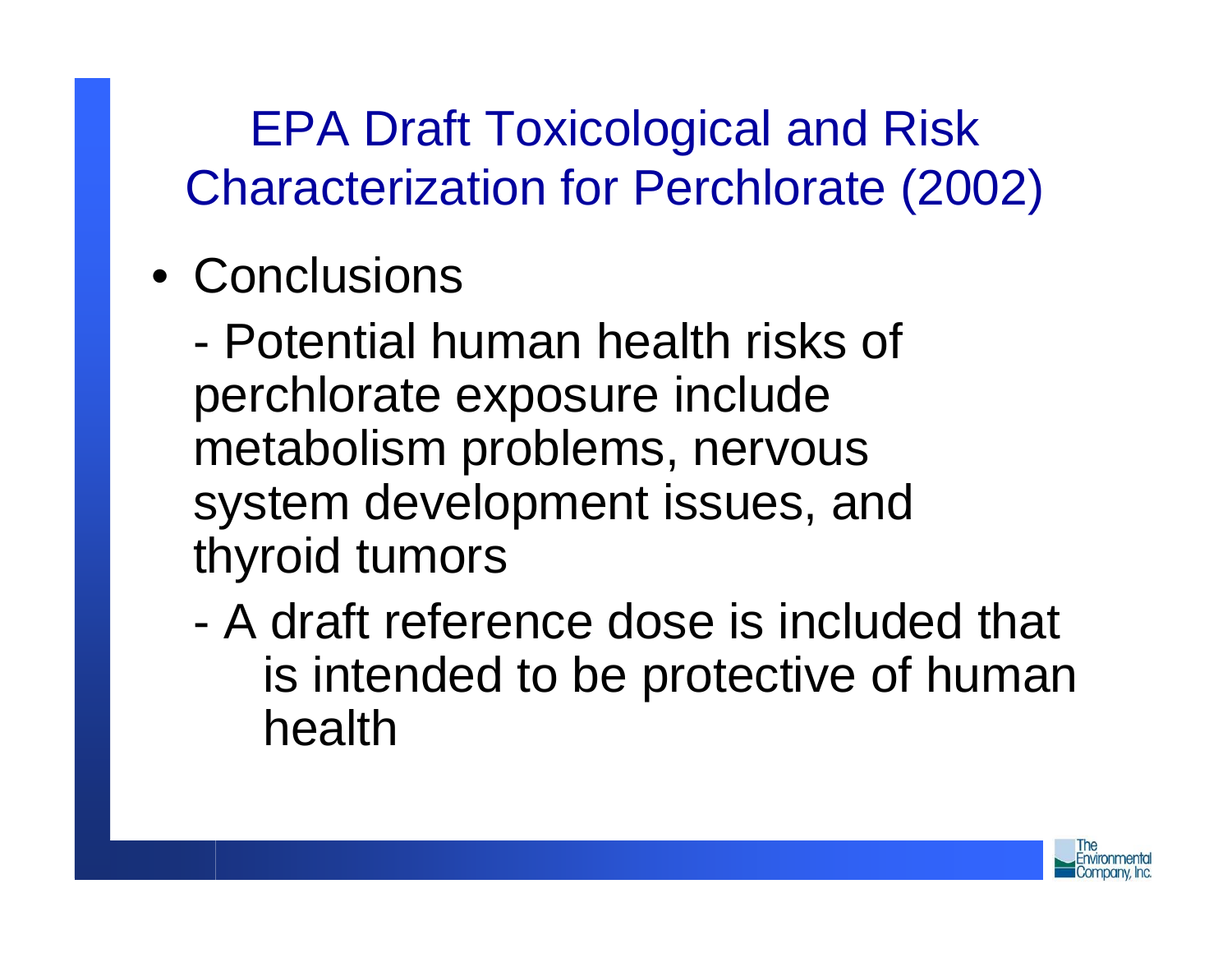## Draft Reference Dose (RfD)

- The Draft RfD is 0.00003 milligrams/kilogram/day (mg/kg/day)
- Hypothetical conversion of the draft RfD to drinking water equivalent level (DWEL) – assuming a 70 kilogram body weight and 2 liters of water consumed per day would be 1 ug/L or ppb

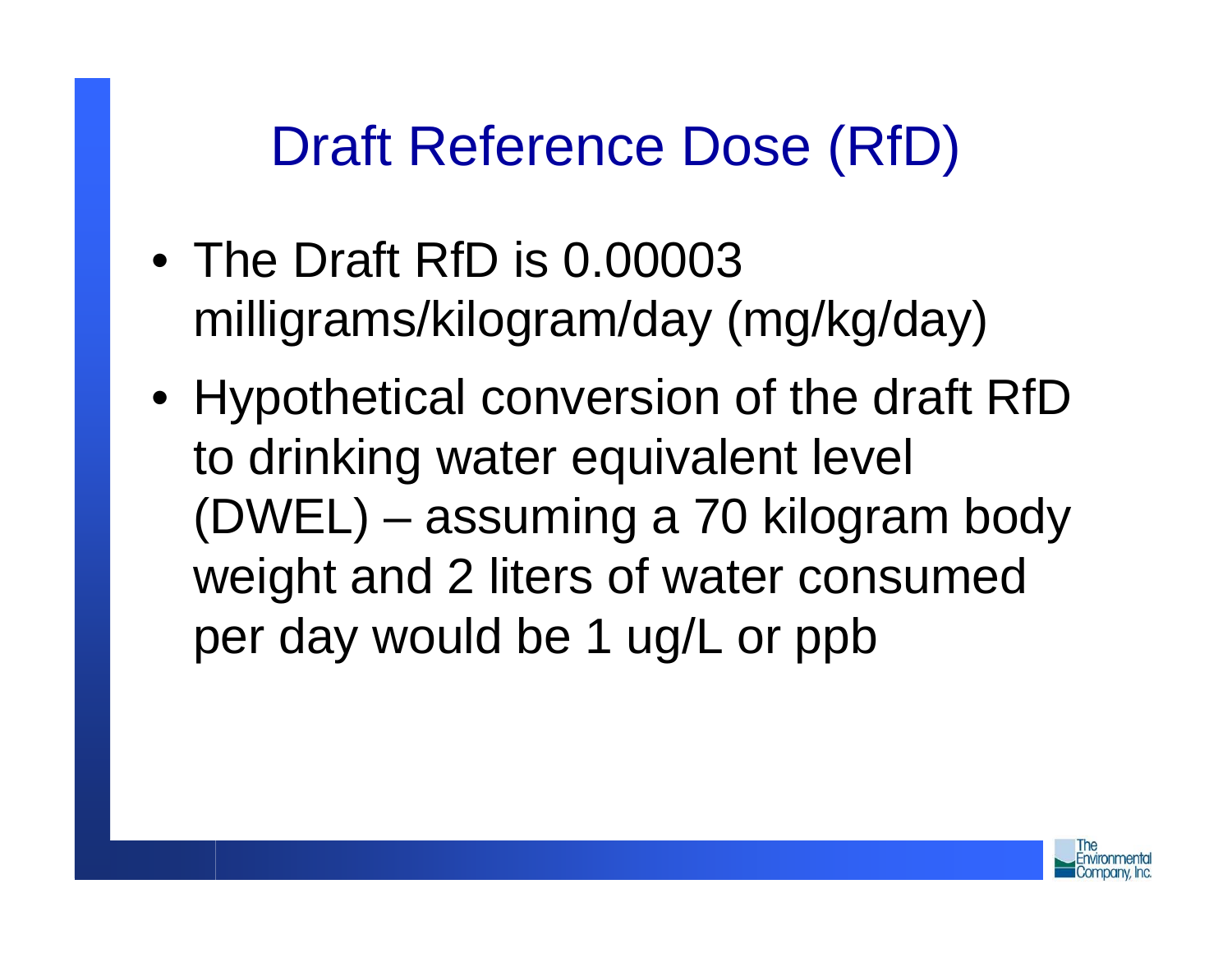### EPA Draft Toxicity Assessment

- NAS is reviewing the assessment and will issue their findings by December 2004
- NAS input will have an effect on the future of perchlorate analysis and MCL establishment by EPA

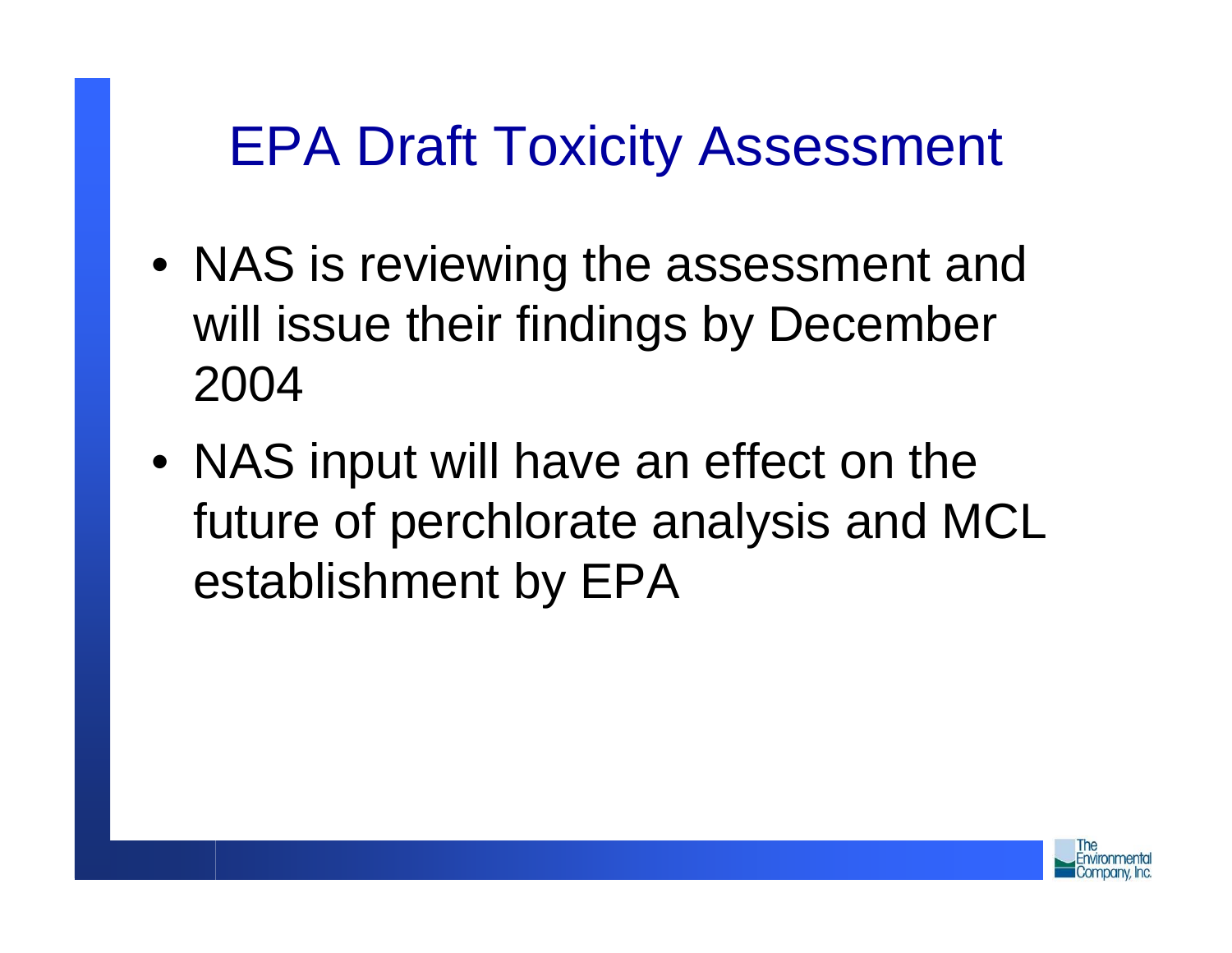## Draft Drinking Water Range

- EPAs current perchlorate range of concern is 4-18 ppb for children and 7- 35 ppb for adults
- The range is based on 2 liters of water consumption per day and a provisional RfD range of 0.1-0.5 ug/kg
- No MCL or allowable level has been set by EPA to date (i.e. there is no current enforcement value)

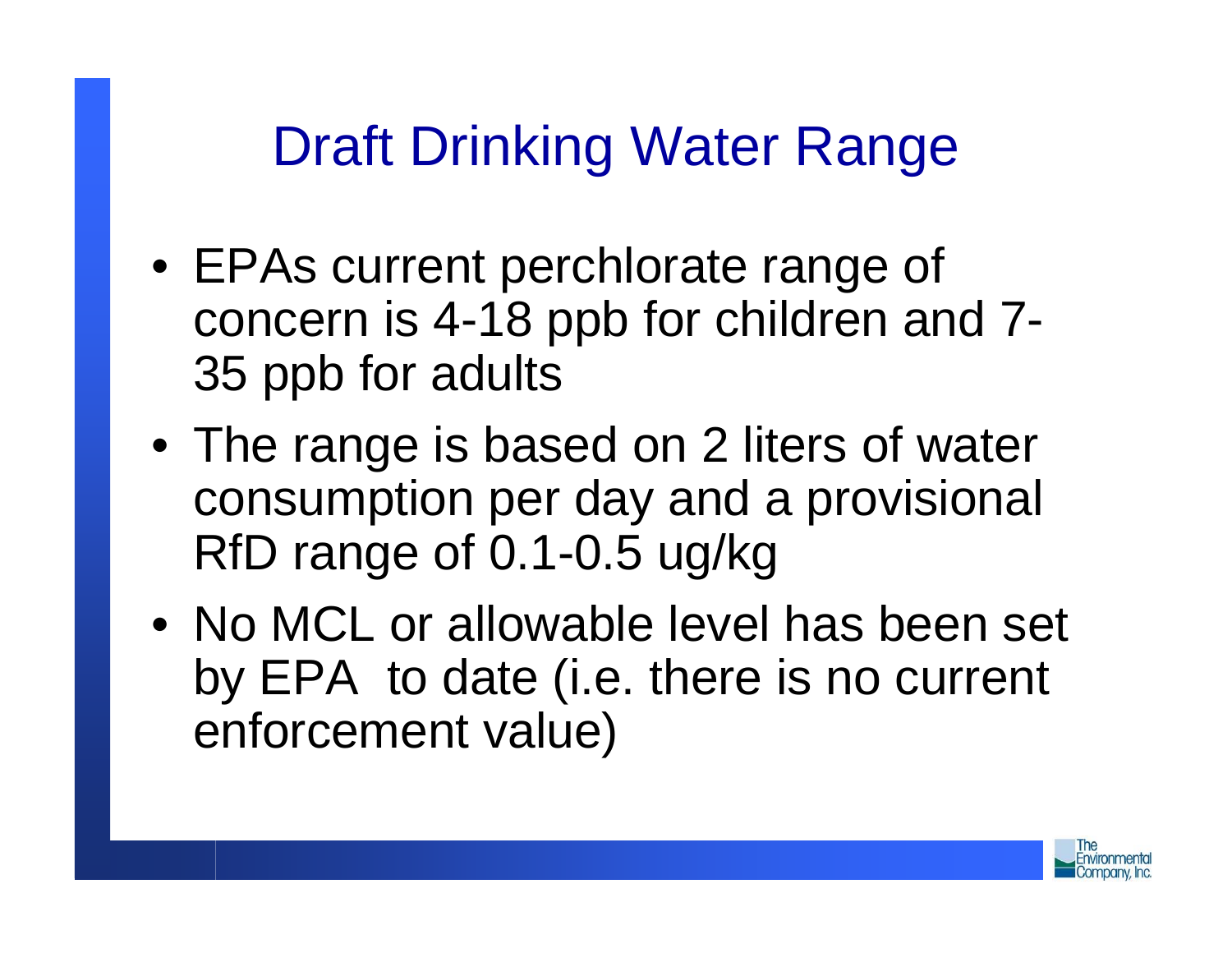#### Perchlorate and the CCL

- The Safe Drinking Water Act (SDWA), as amended in 1996, directs the EPA to publish a list of contaminants (referred to as the Contaminant Candidate List, or CCL) to assist in priority-setting efforts.
- Perchlorate was placed on the CCL in 1998.
- EPA developed regulations for monitoring certain unregulated contaminants in 1999. These contaminants are listed in the UCMR. The CCL Occurrence Priority list is the primary source of contaminants for the unregulated monitoring list, which must not exceed 30 contaminants.

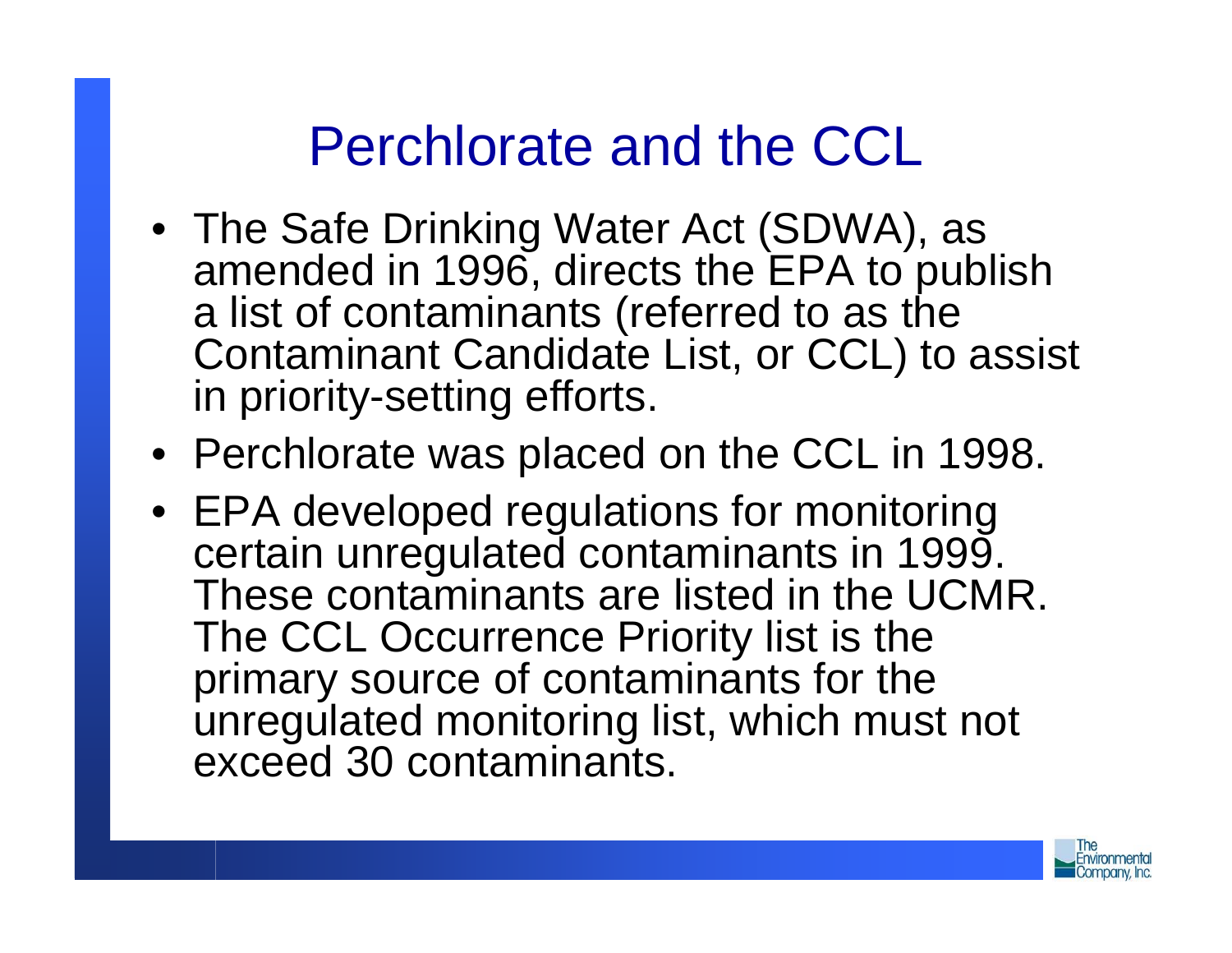#### Perchlorate and the UMCR

- Perchlorate was placed under the Unregulated Contaminant Monitoring Rule (UMCR) in 1999.
- The UMCR requires hundreds of large and small public water systems to monitor for perchlorate for several years.

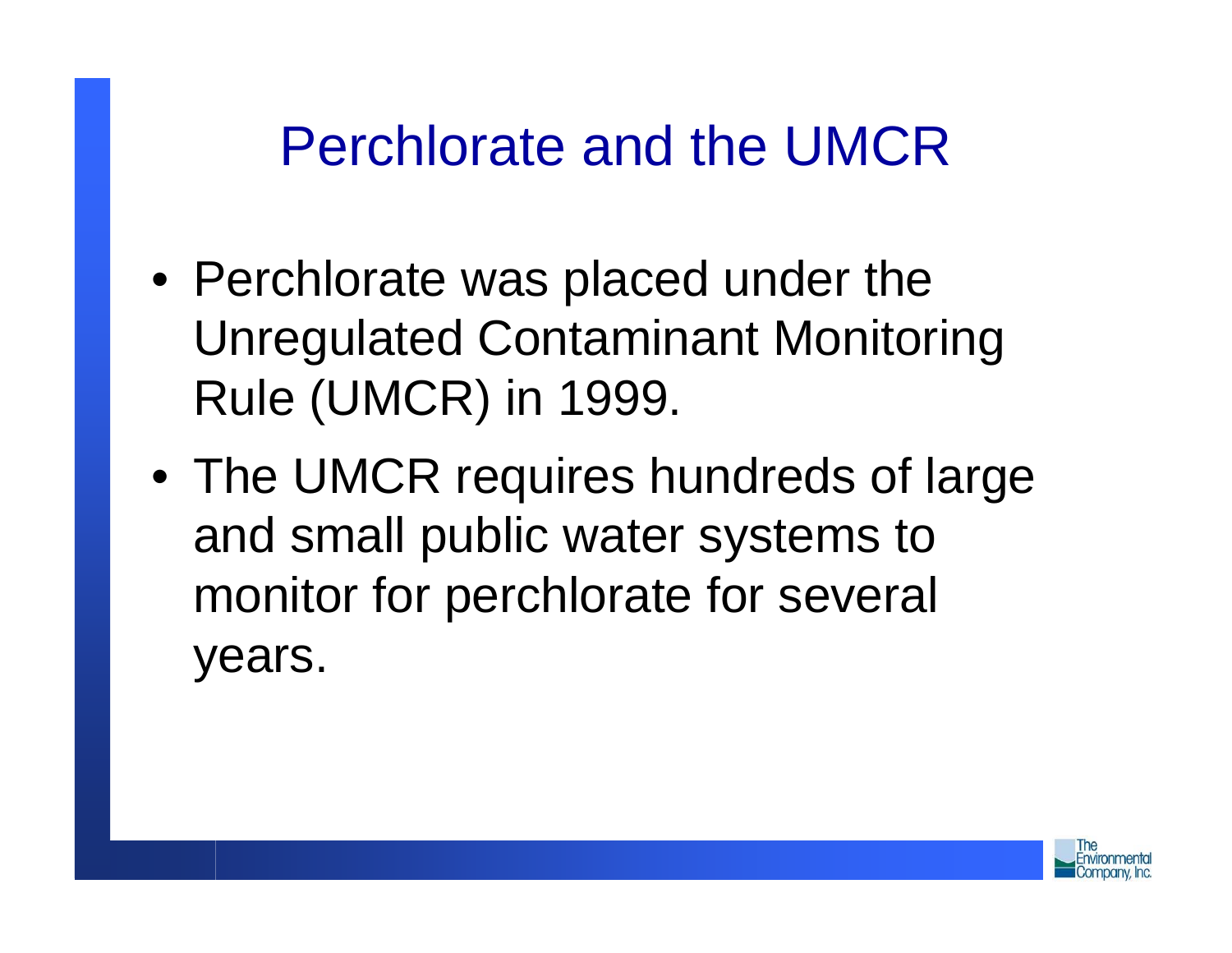# State Regulation

- Ten states have established "actionlevels"
- The action levels range from 1 to 35 ppb
- MA and CA have established Drinking Water Public Health Goals (PHGs)
	- CA is 6 ppb (March 2004)
	- MA is 1 ppb (May 2004)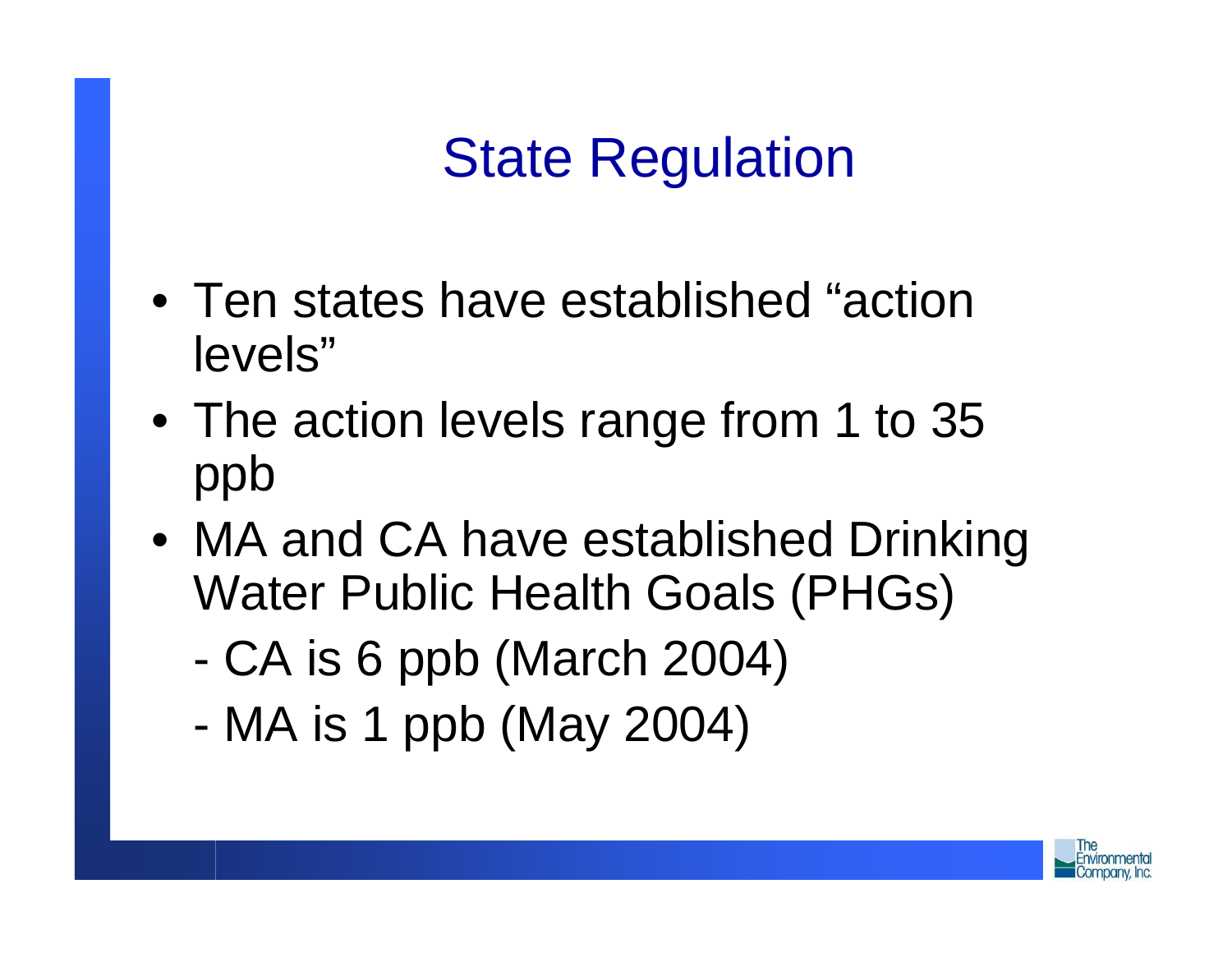#### Perchlorate Detection in CA

| <b>County</b>        | <b>Sources</b> |    | <b>Systems</b> Peak Value |
|----------------------|----------------|----|---------------------------|
| LA                   | 135            | 37 | 159 ug/L                  |
| San Bern.            | 82             | 17 | 820 ug/L                  |
| <b>Riverside</b>     | 65             | 8  | 65 ug/L                   |
| Orange               | 32             | 10 | 10.7 ug/L                 |
| <b>Sacramento 13</b> |                | 3  | 400 ug/L                  |
| <b>Santa Clara</b>   | 9              | 6  | 8.5 ug/L                  |
| <b>Totals</b>        | 336            | 81 |                           |

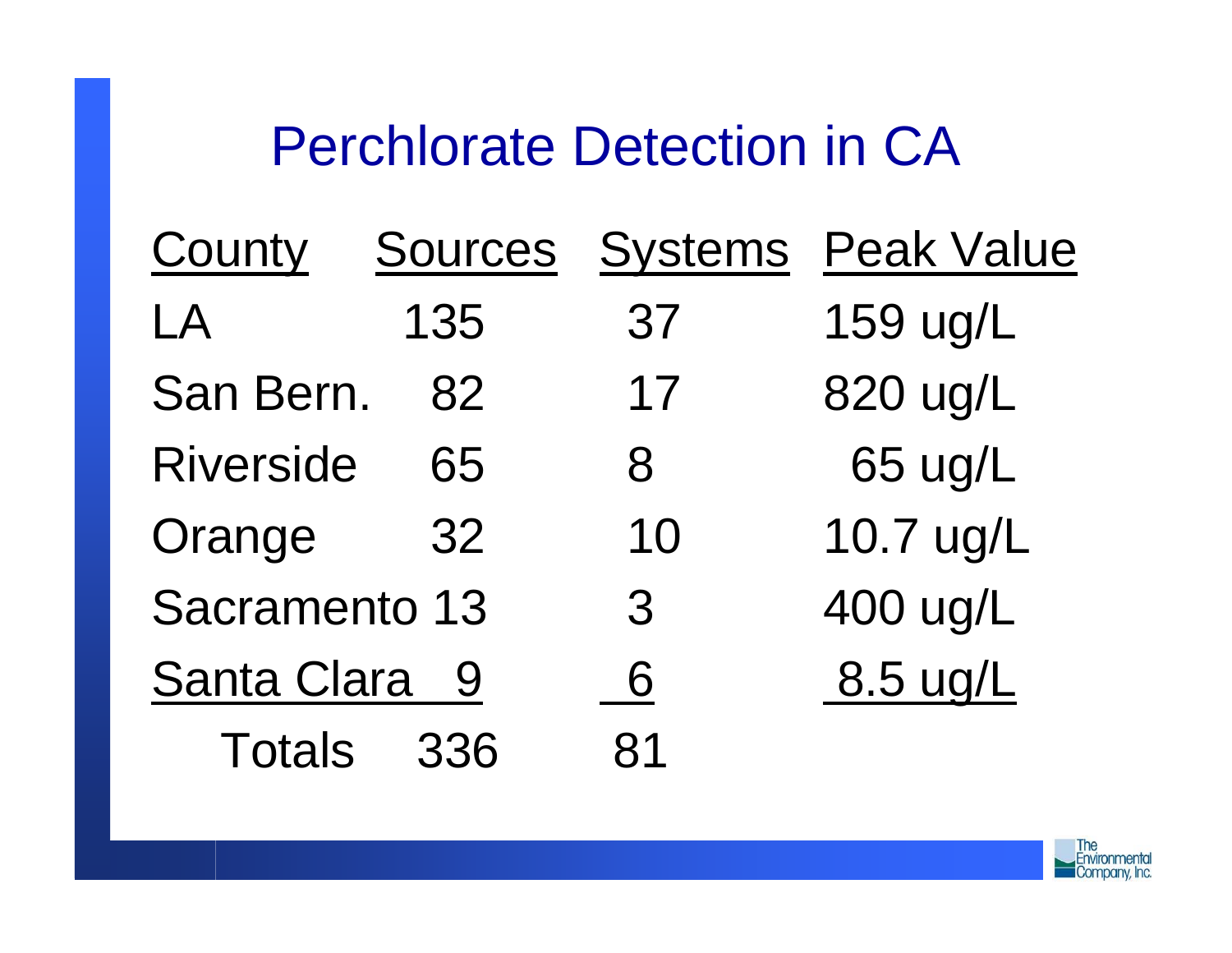# EPA Process

- Identify possible drinking water contaminants
- Gather specific information/Review UCMR Data
- Gather more information/Seek public and private expert input
- Decision on whether to regulate or not
- Propose a MCLG gather more input
- Propose a MCL

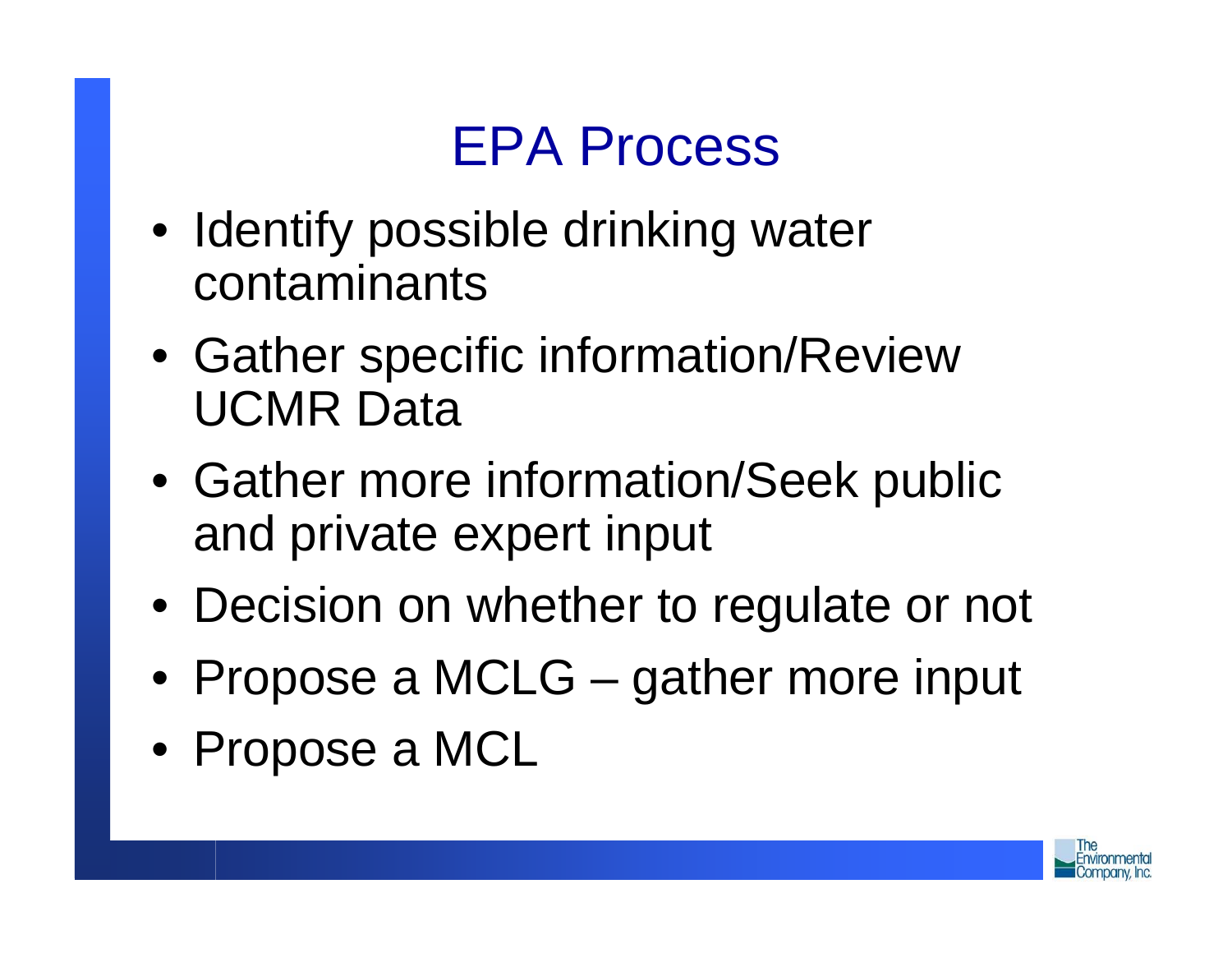#### Future of Perchlorate Analysis

- Significant toxicological decisions will be made in near future
- Expensive remediation projects may be required
- More published data concerning analytical method performance is needed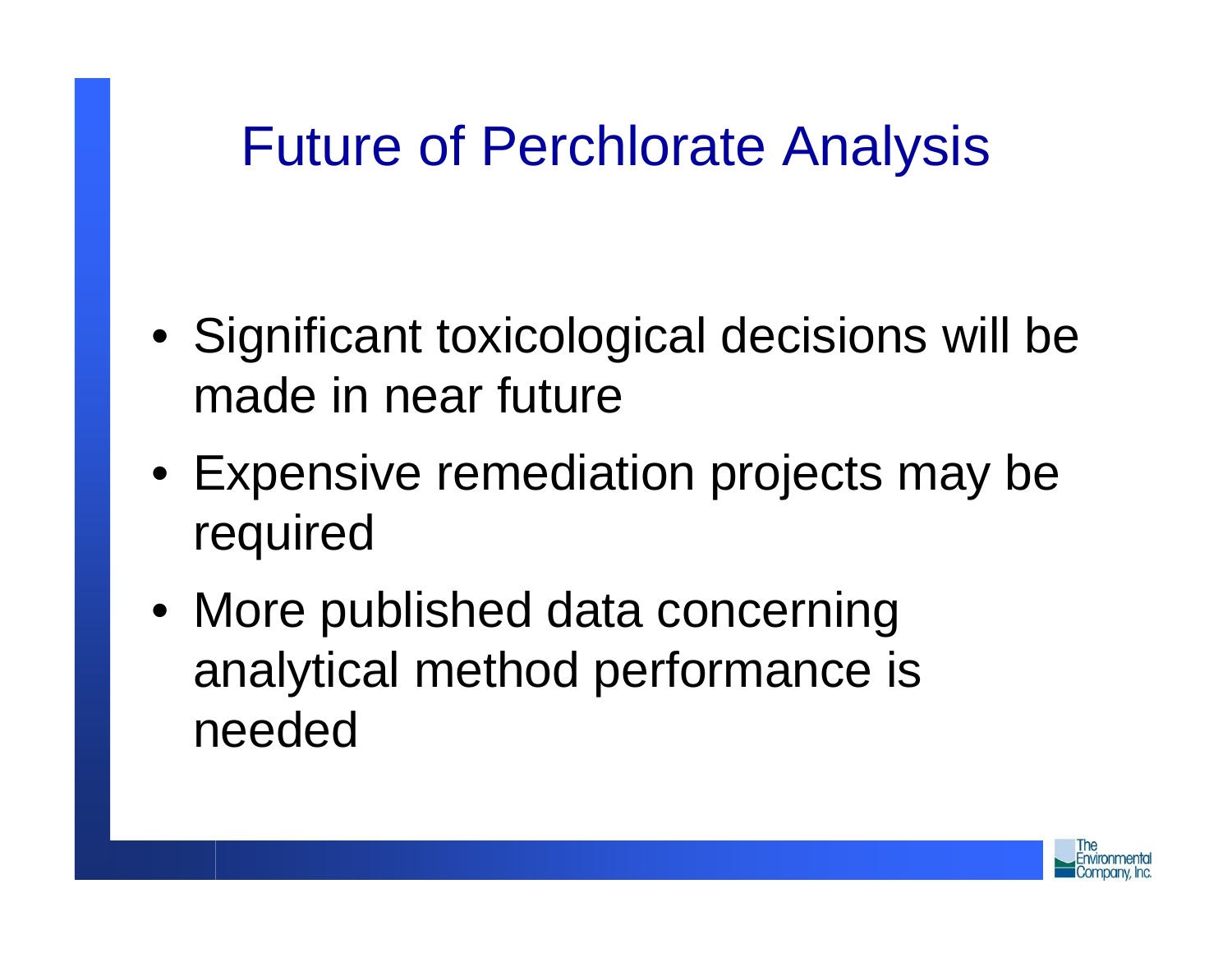#### Current Analytical Method

- EPA Method 314.0
- Drinking water method
- Single Column Ion chromatography
- There are interference problems with high TDS samples
- There can be false positive/negative results due to interferences

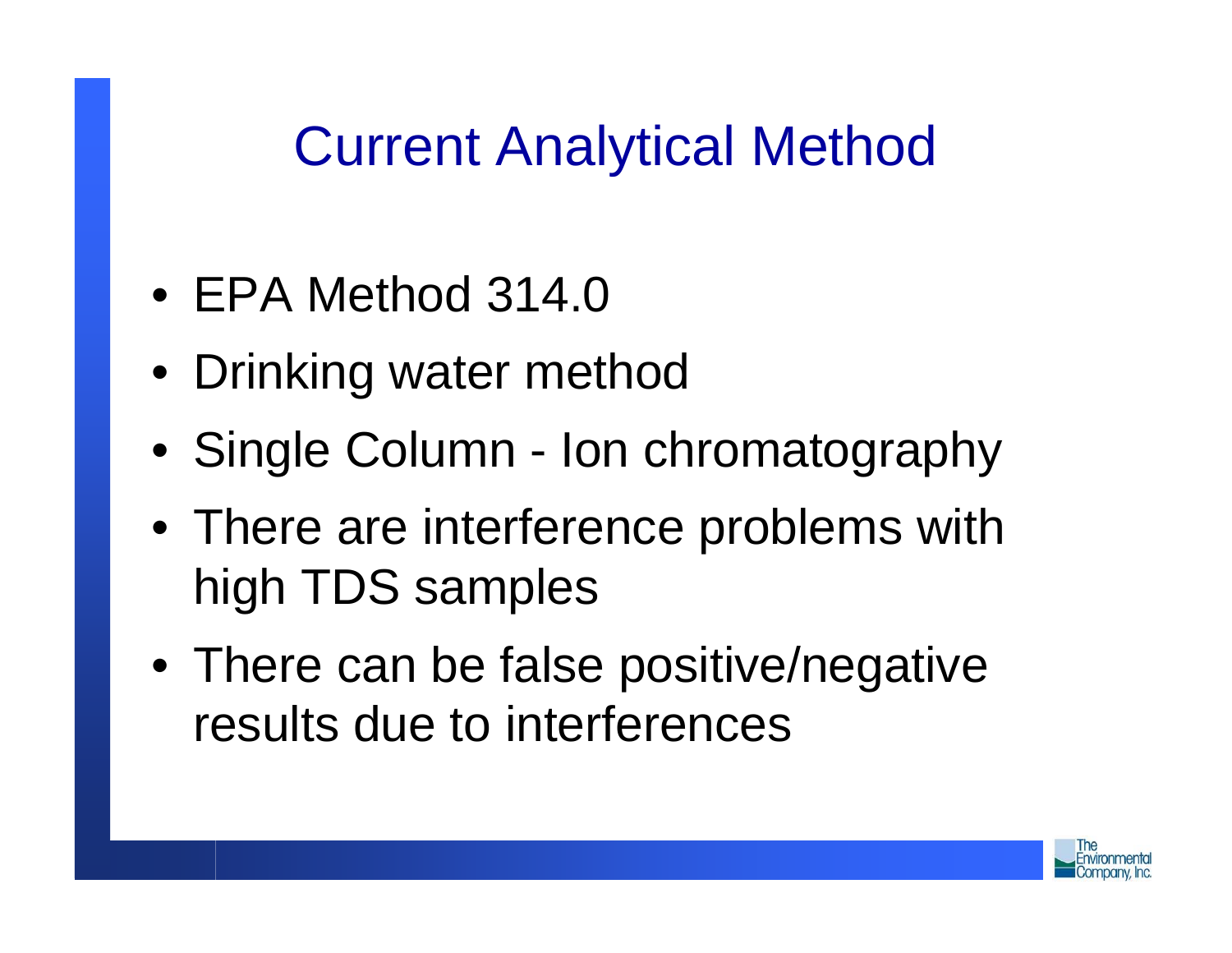- Draft EPA Method 314.1
- Drinking water method
- Dual Column Ion chromatography
- Column concentrator
- Additional preparation work required (sample clean-up and spiking)
- This method is under development by EPA

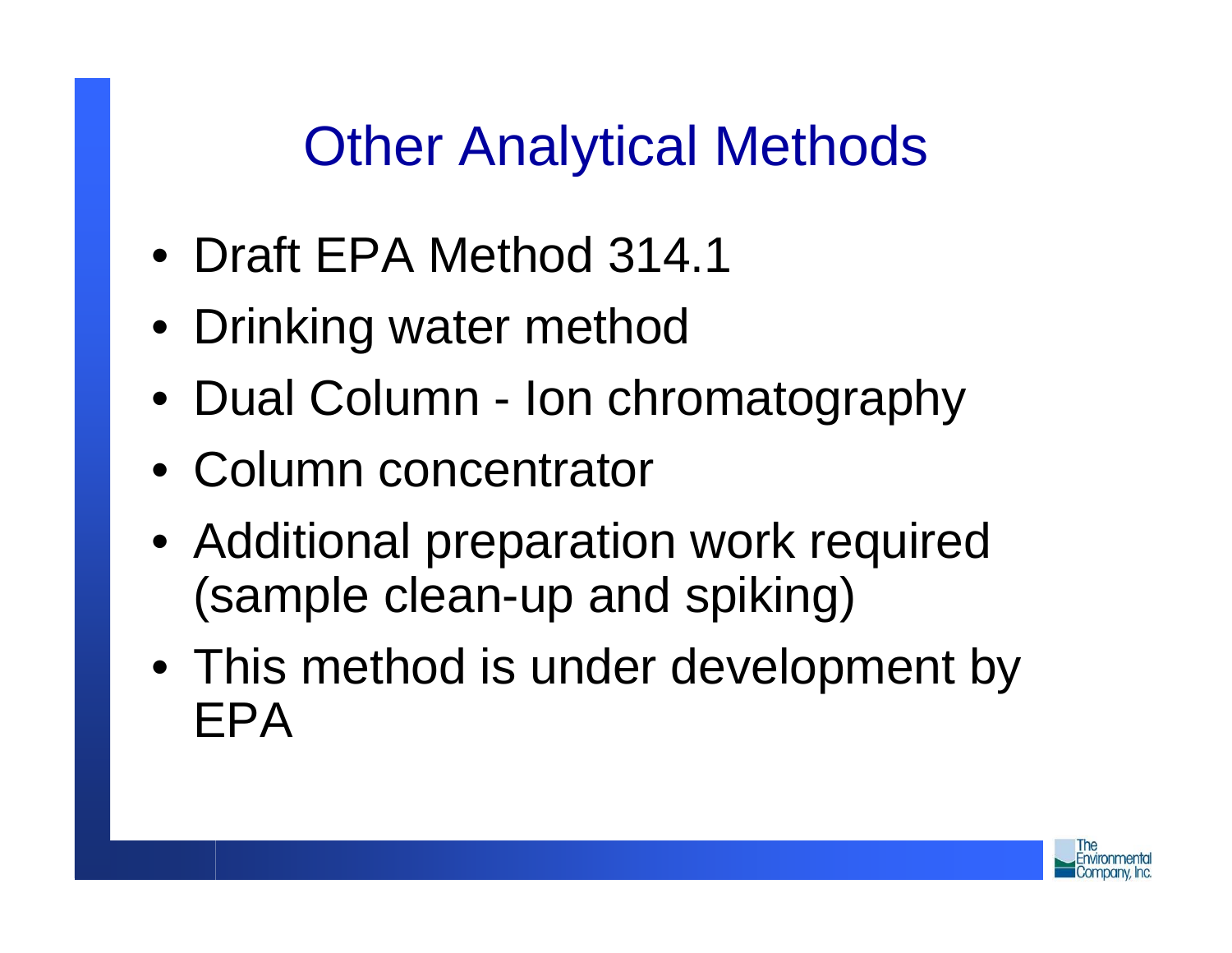- Draft EPA Method 331.0
- Liquid Chromatography/Mass **Spectrometry**
- LC/MS
- Under development by several different groups including EPA, FBI, & USAF
- Similar technique under SW-846 Method 8321 for non-drinking water samples

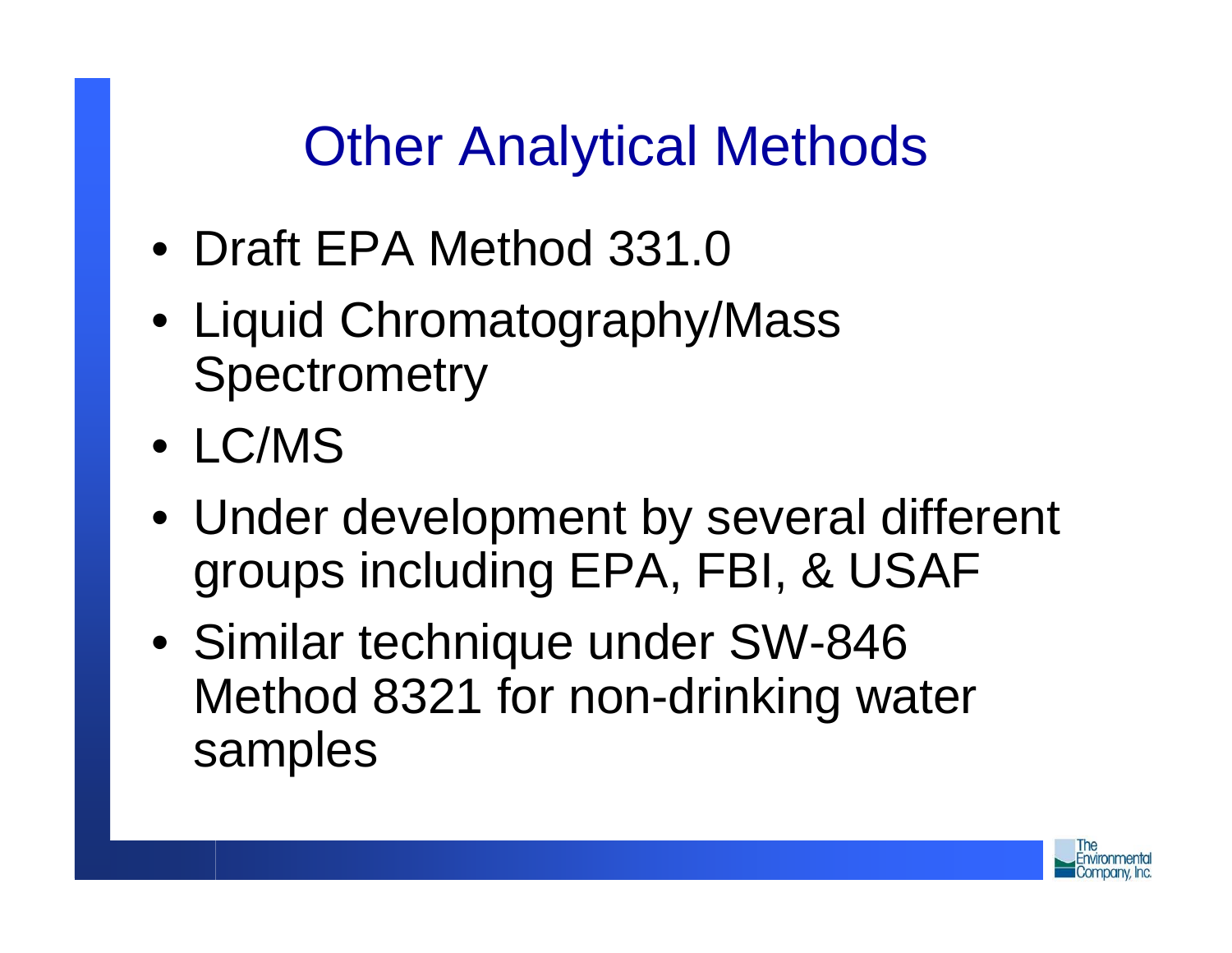- Draft EPA Method 330.0
- Ion Chromatography/Mass Spectrometry/Mass Spectrometry
- IC/MS/MS
- Under development by several different groups including EPA, FBI, & USAF
- Similar technique under SW-846 Method 8321 for non-drinking water samples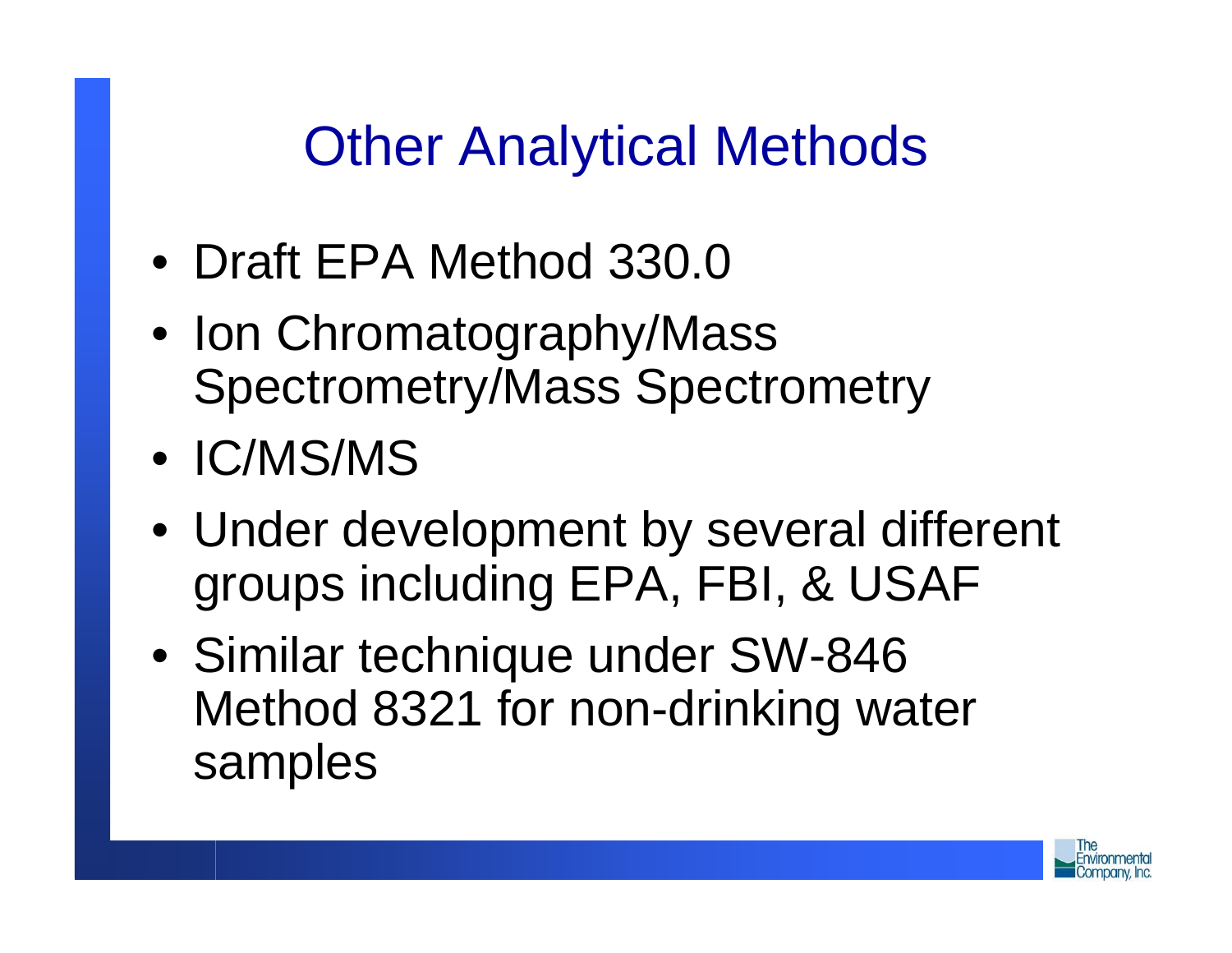- SW-846 Draft Method 8321
- IC/MS/MS
- LC/MS
- LC/MS/MS
- Various techniques could be used for non-drinking water samples

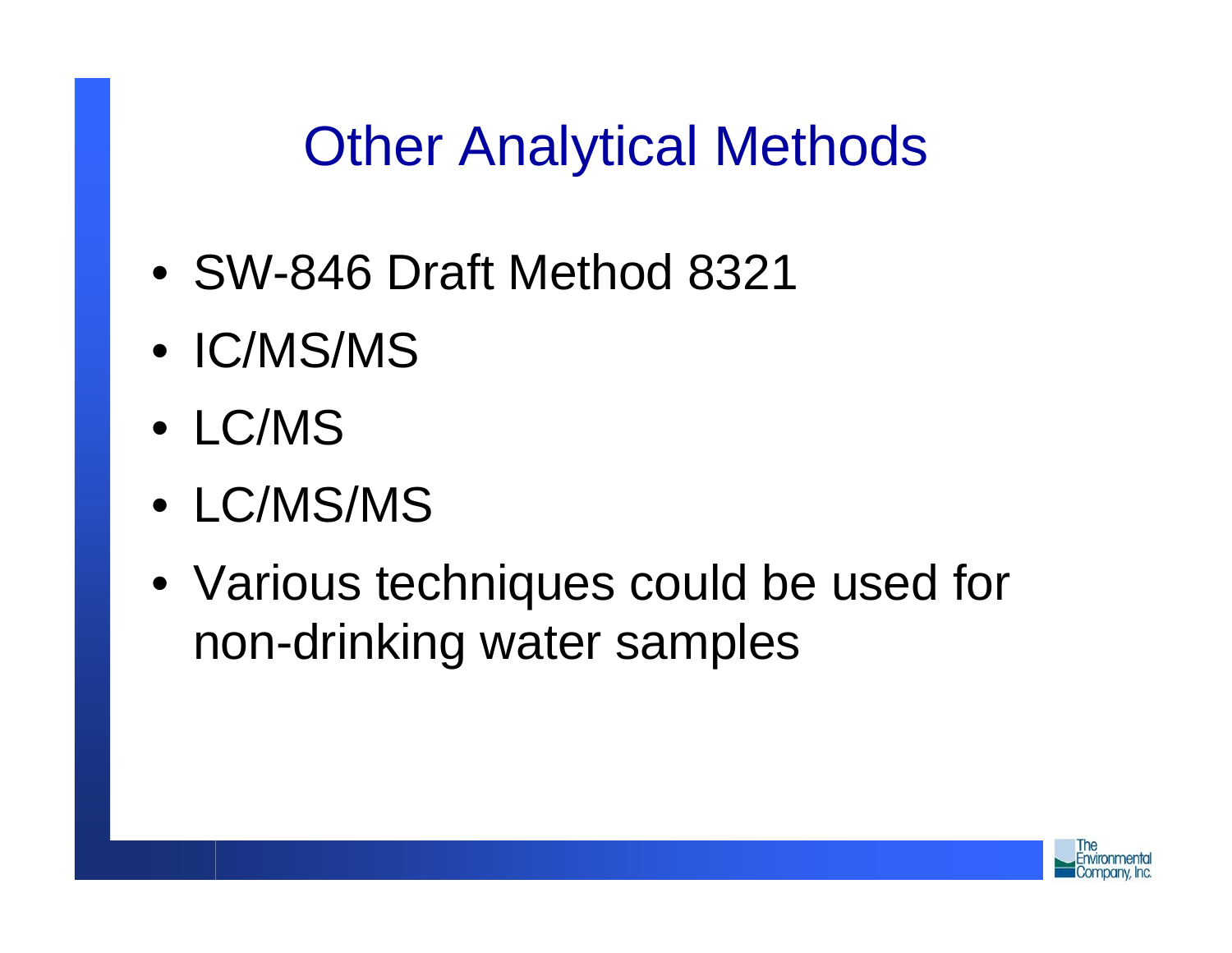## EPA Method 314.0

- This method is currently the only EPA approved technique
- BUT, it is only validated for drinking water
- This leaves out groundwater, surface water, waste water, soil, and biota
- Therefore, a large number of samples may be currently analyzed by an invalid method
- SW-846 Method 9058 is not yet promulgated

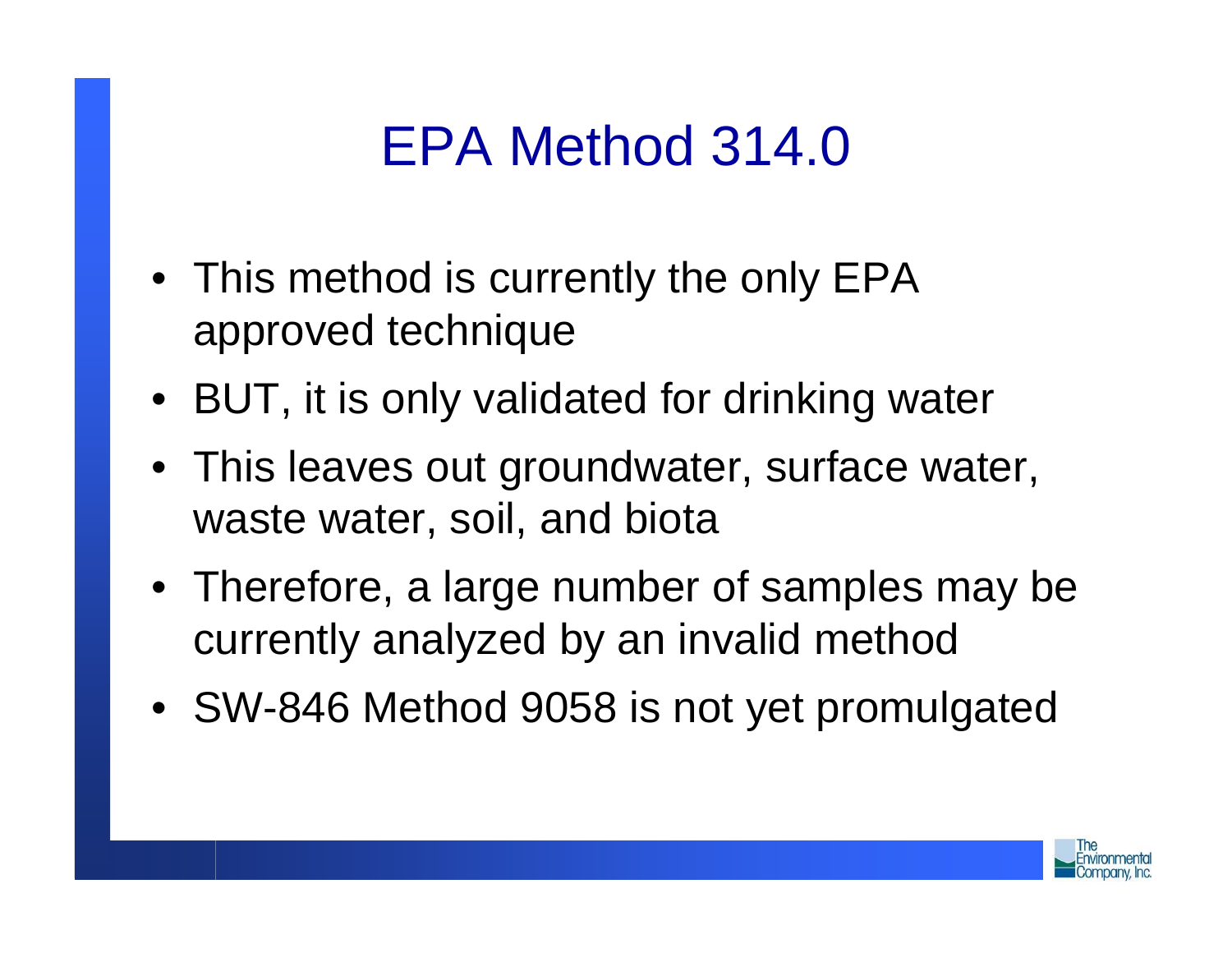### Better Methods

- Required characteristics
	- Accuracy
	- Linearity
	- Precision
	- Sensitivity
	- Selectivity

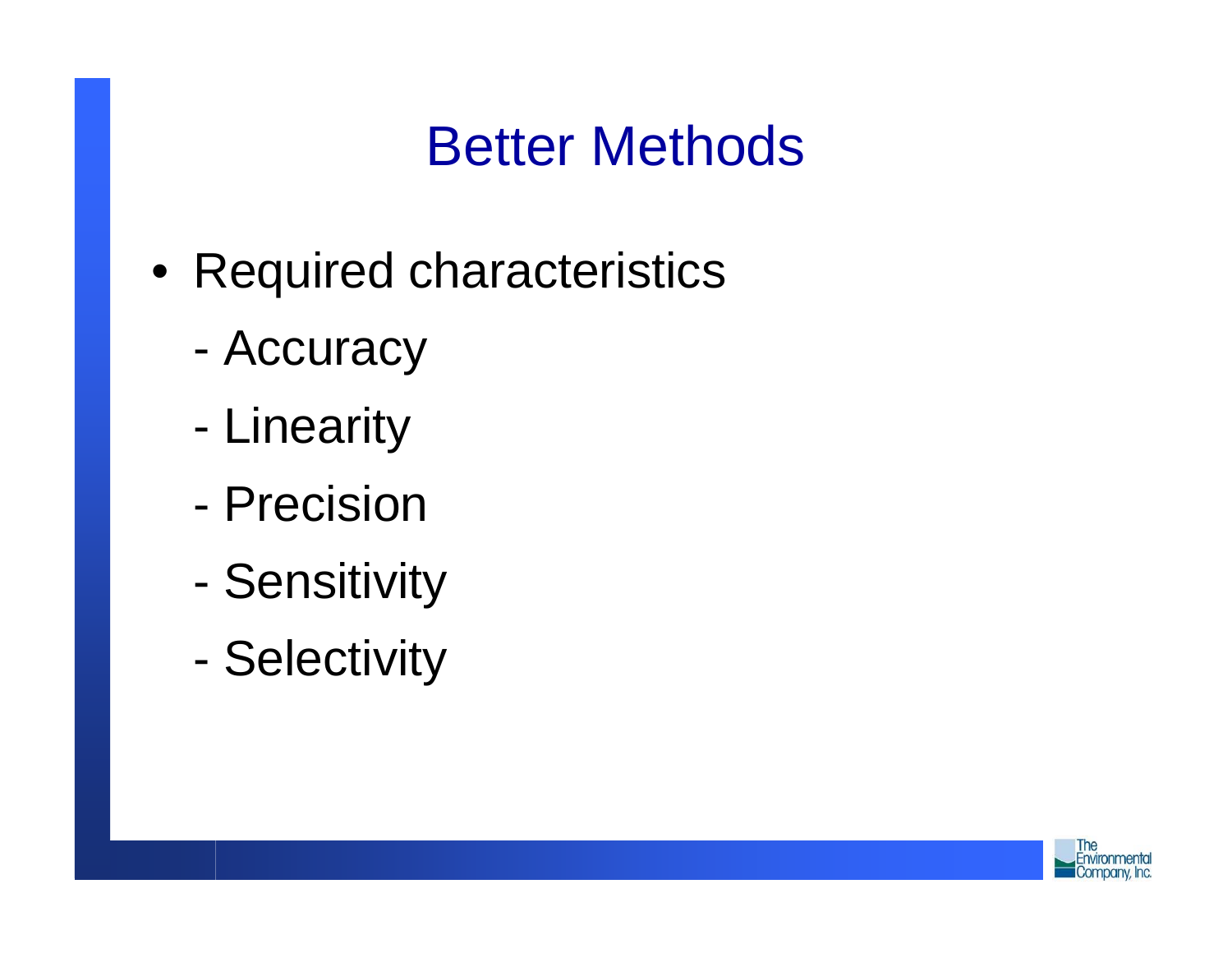# **Accuracy**

- Accuracy must be measured in each sample
- False positives may occur using EPA Method 314.0
- Why? Conductivity detector is sensitive to any substance that can carry an electric current in water
- More complex methods (MS/MS) require an internal standard (O-18 labeled perchlorate) and calculation by isotope dilution technique

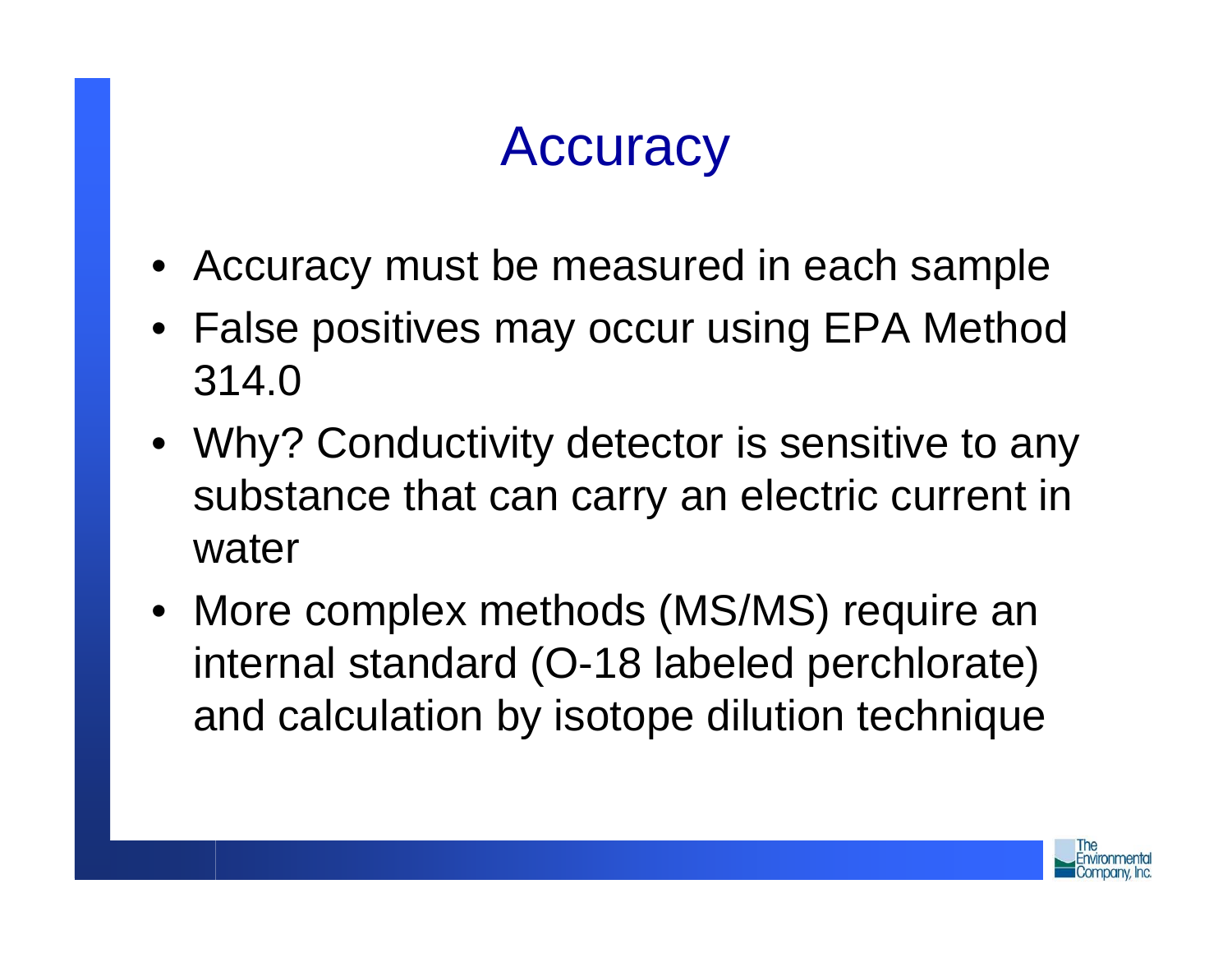

Relatively similar results for precision

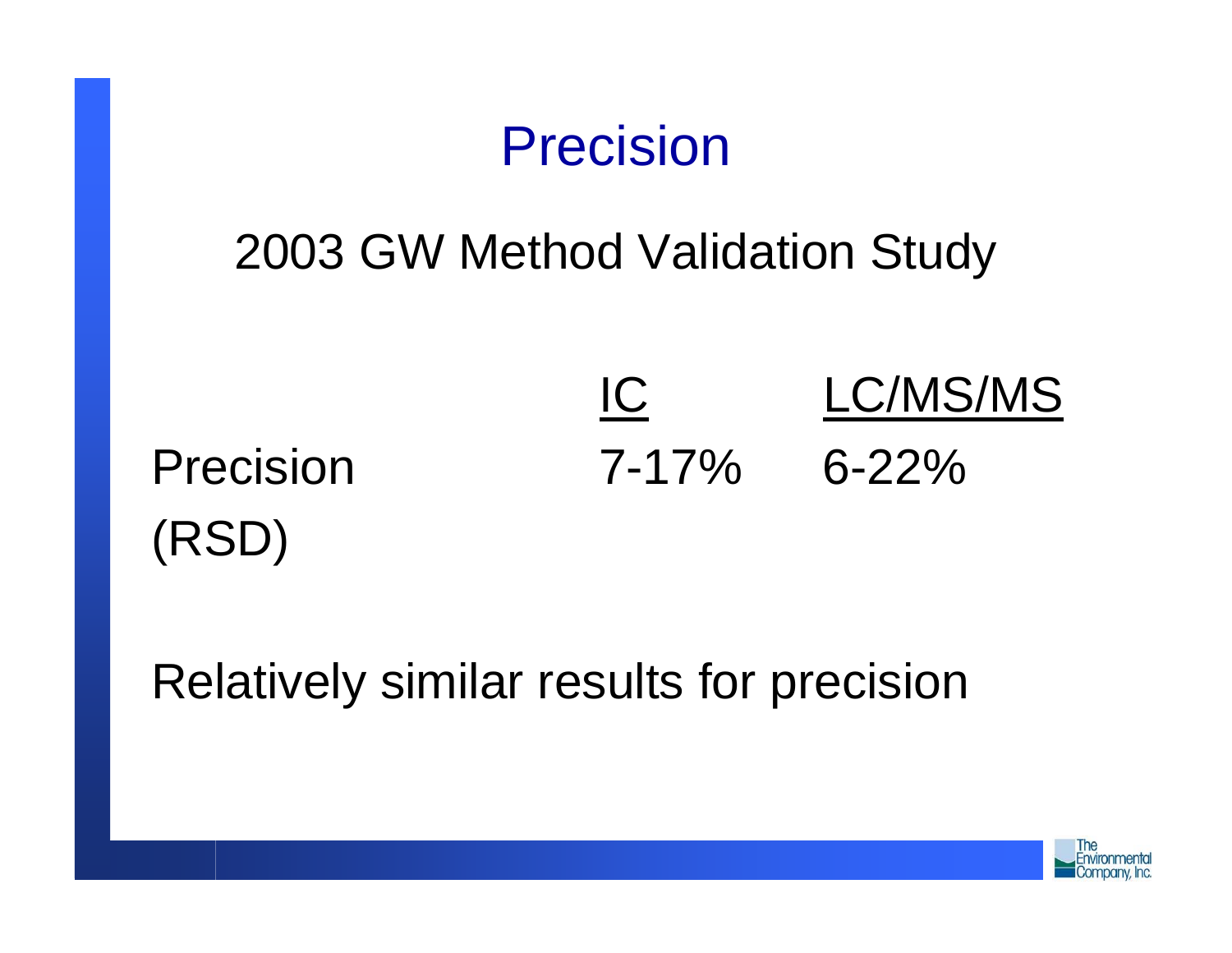

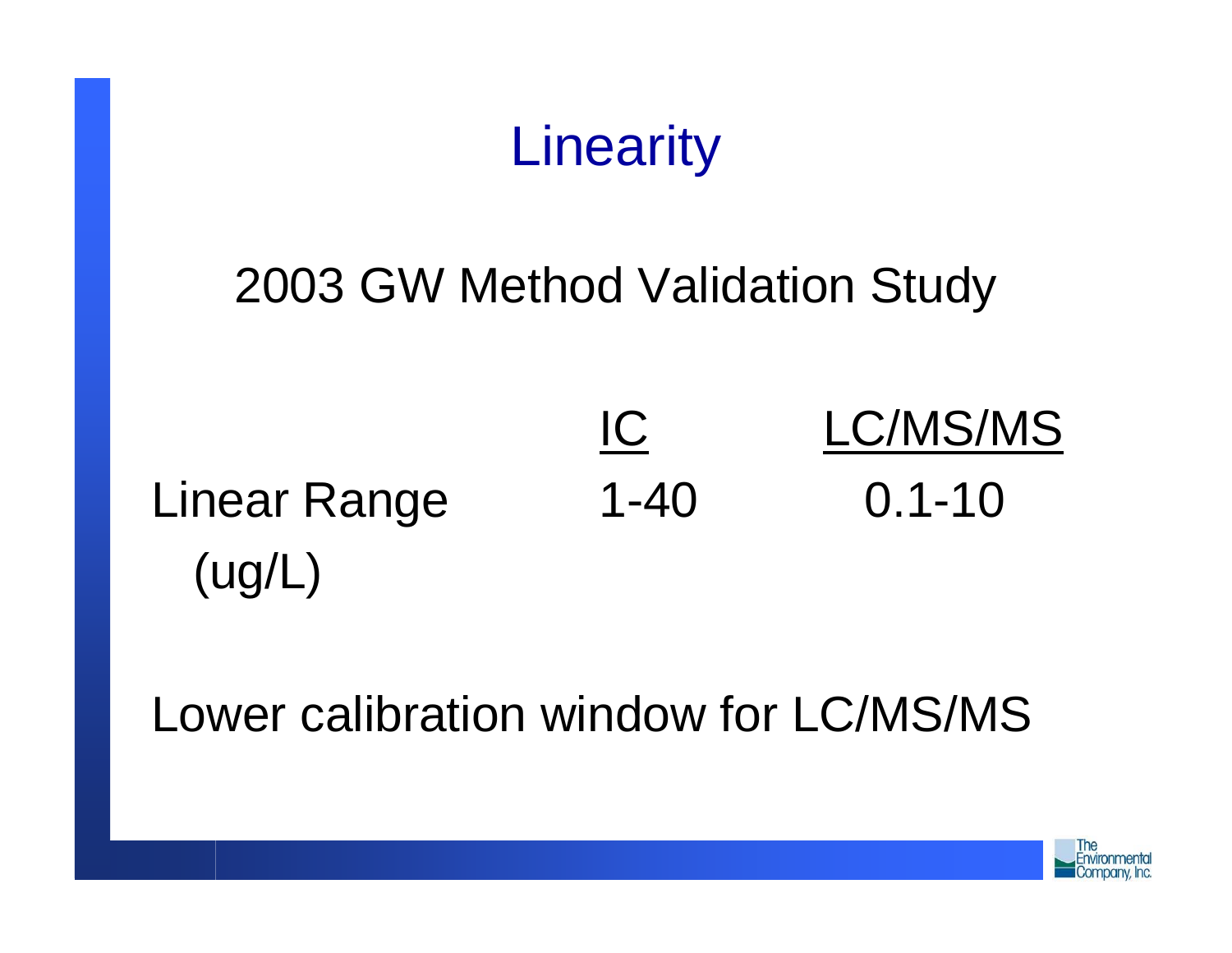# **Sensitivity**

- Current action levels vary from 1 to 35 ppb
- EPA Draft Risk Assessment may lead to a new MCL of 1 ppb (adults) and lower for children
- EPA Method 314.0 can not reach the sensitivity required to provide results below 1 ppb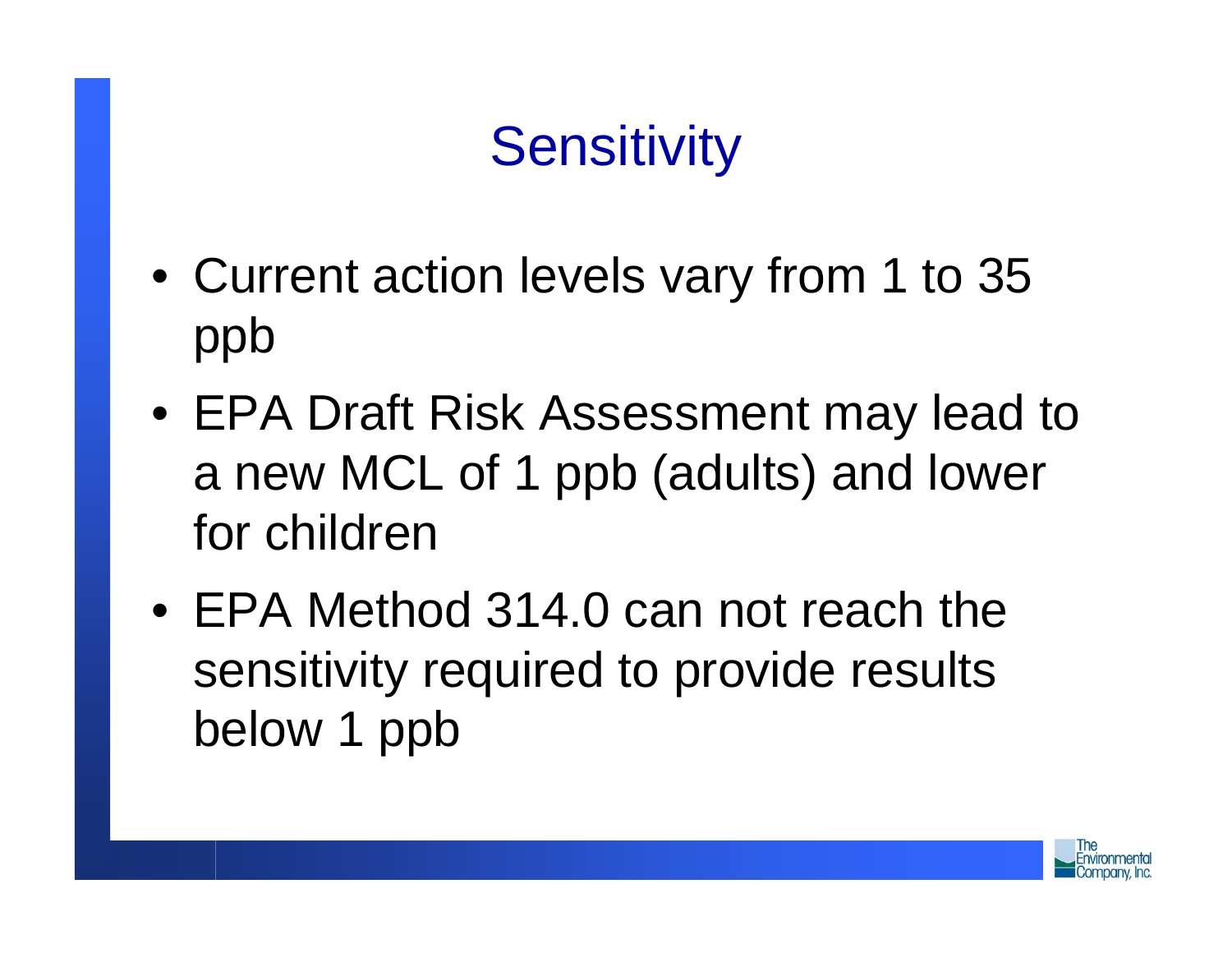# Sensitivity Difference

IC versus IC/MS/MSSeparation – Interface – Detection Step 1 – same in both – perchlorate separated from other chemical species by ion exchange

- Step 2 similar concept chemical filter at the interface to the detector
- Step 3 difference conductivity detector versus tandem MS detectors

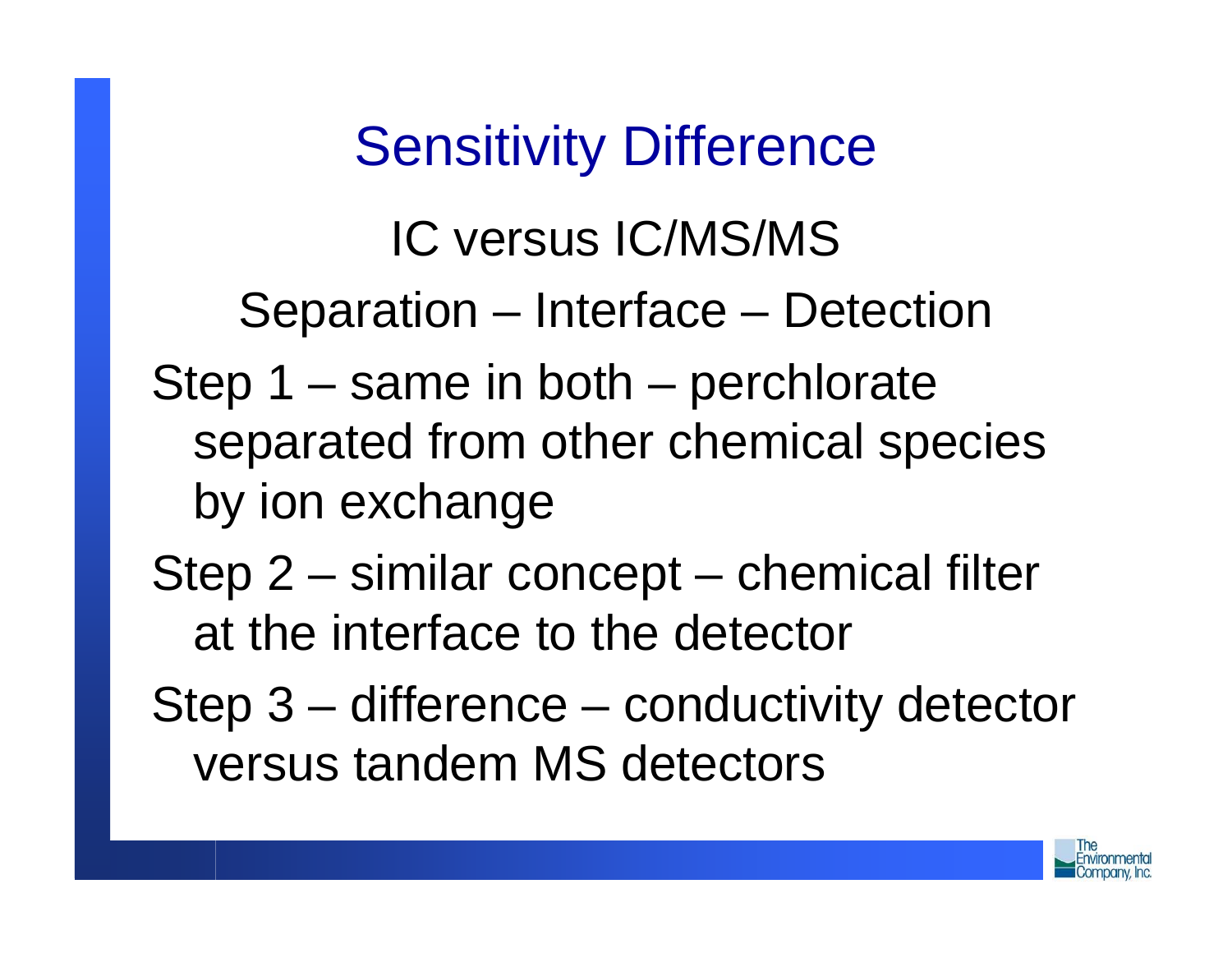## Sensitivity Advantages

- MS/MS is used in lieu of MS because:
	- 1. with MS, only analyzing molecular ions
	- 2. MS/MS provides structural information from fragmentation
	- 3. Quieter background and better chromatography (separation) for difficult samples
- There have been no reports of false positive results using this technique

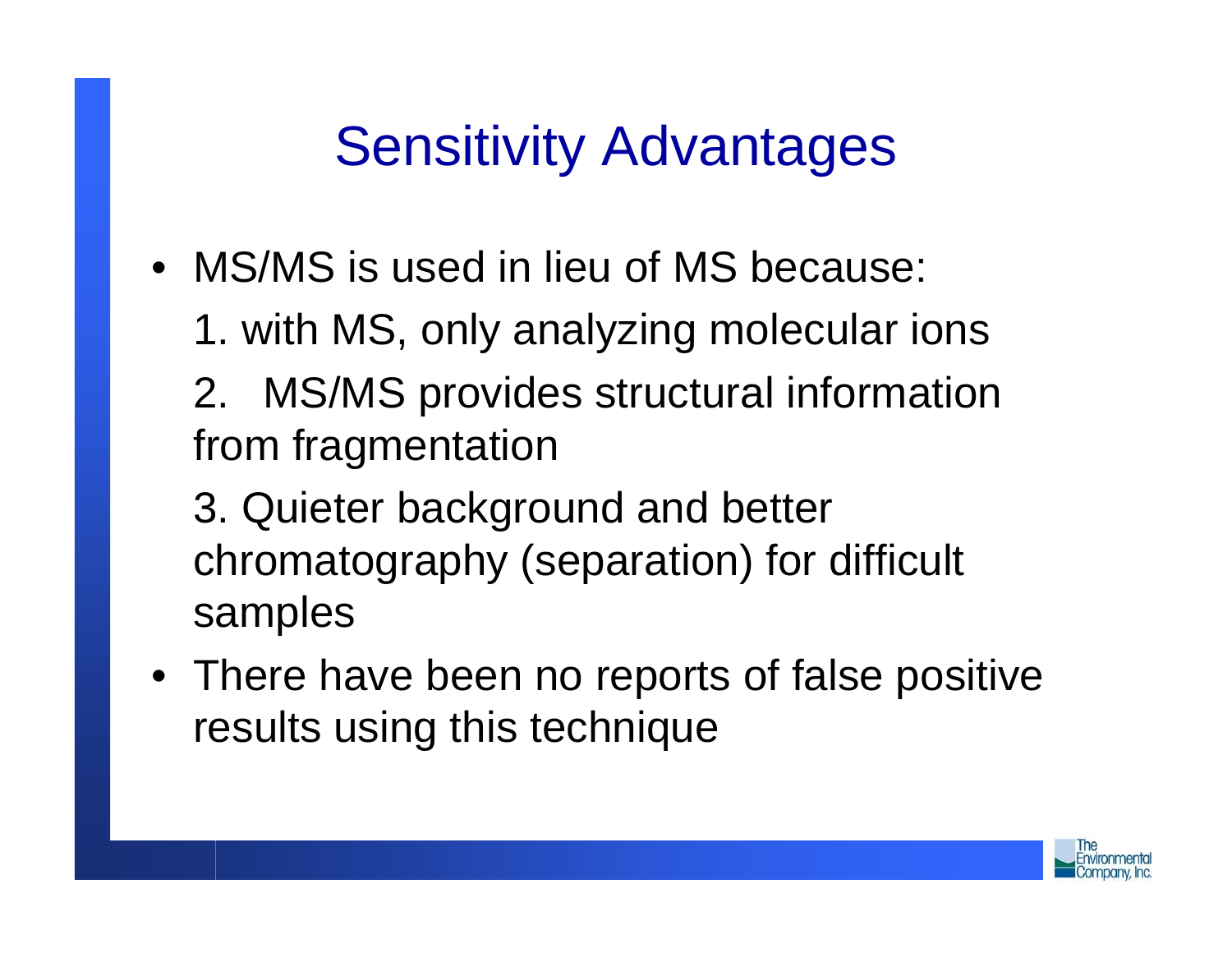## Estimated Reporting Limits

| <b>Analysis</b>                | Reporting Limit (ug/L) |
|--------------------------------|------------------------|
| Colorimetric                   | 500                    |
| <b>Ion-Selective Electrode</b> | 100                    |
| IC (EPA 314.0)                 | $\sim$ 4               |
| <b>LC/MS (Not approved)</b>    | 0.2                    |
| LC/MS/MS (Not approved)        | 0.2                    |
| IC/MS/MS (Not approved)        | 0.01                   |

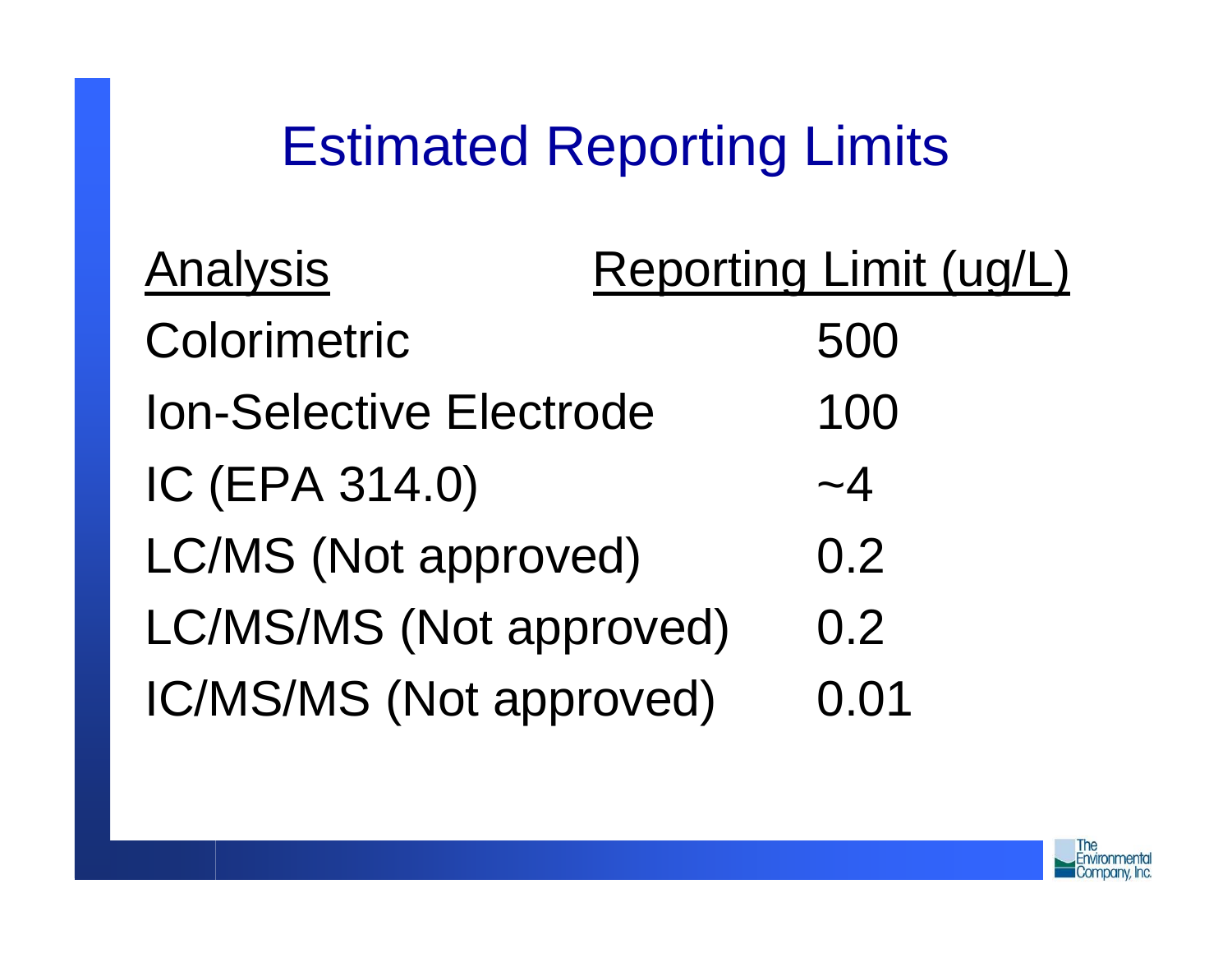### Summary of Methods

- There are several options available for perchlorate analysis
- The IC-Cond method has the appropriate sensitivity to meet the most of the current requirements
- More sensitive methods will be neededin the near future if a MCLG or MCL is proposed for perchlorate

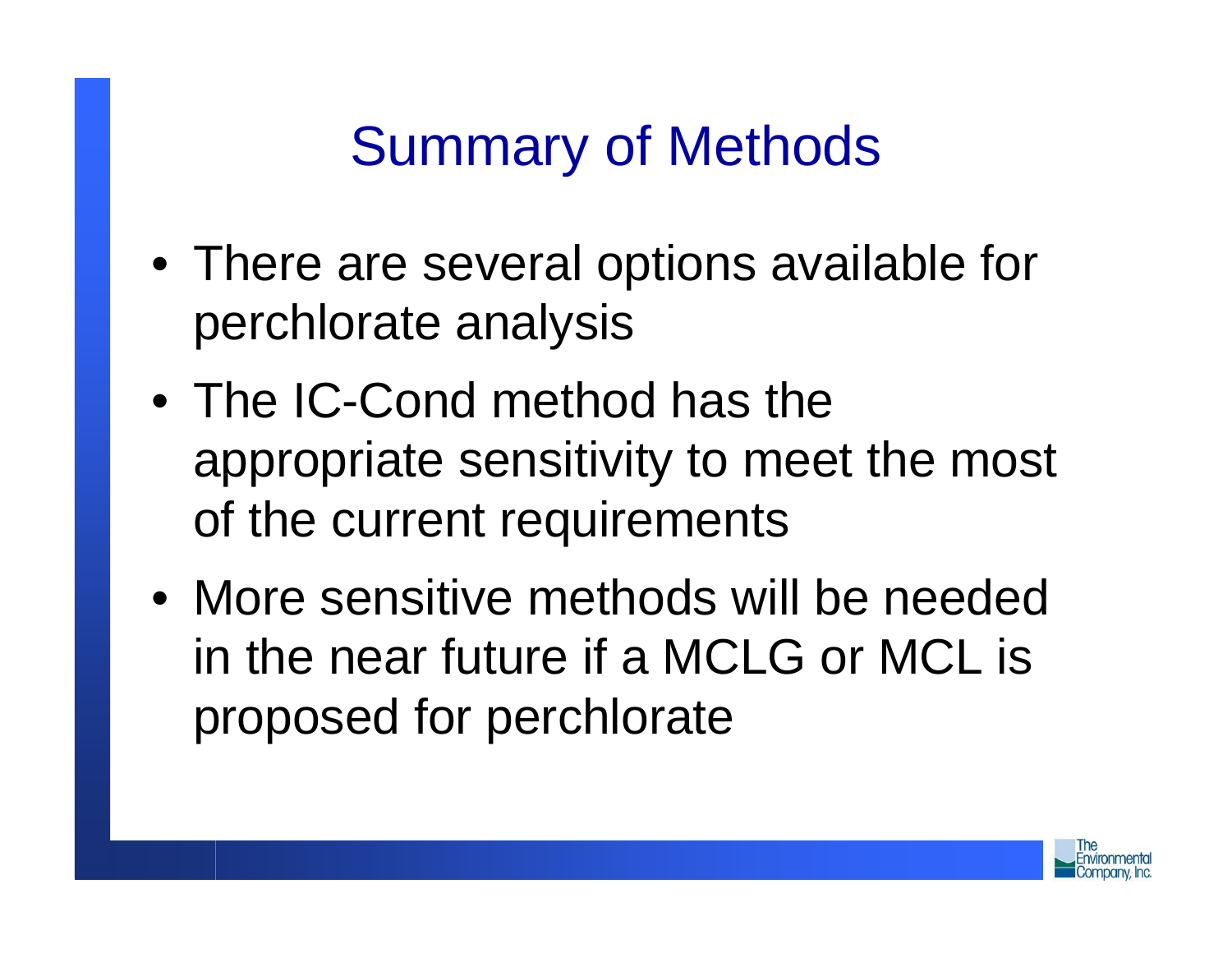#### New Method Timeline

| <b>EPA Method/Instrument</b> |                 | Peer          | Final |
|------------------------------|-----------------|---------------|-------|
|                              |                 | <b>Review</b> | Pub.  |
| 314.1                        | IC-Cond (DC)    | 10/04         | 12/04 |
| 330.0                        | <b>IC/MS/MS</b> | 8/04          | 10/04 |
| 331.0                        | LC/MS           | 8/04          | 10/04 |

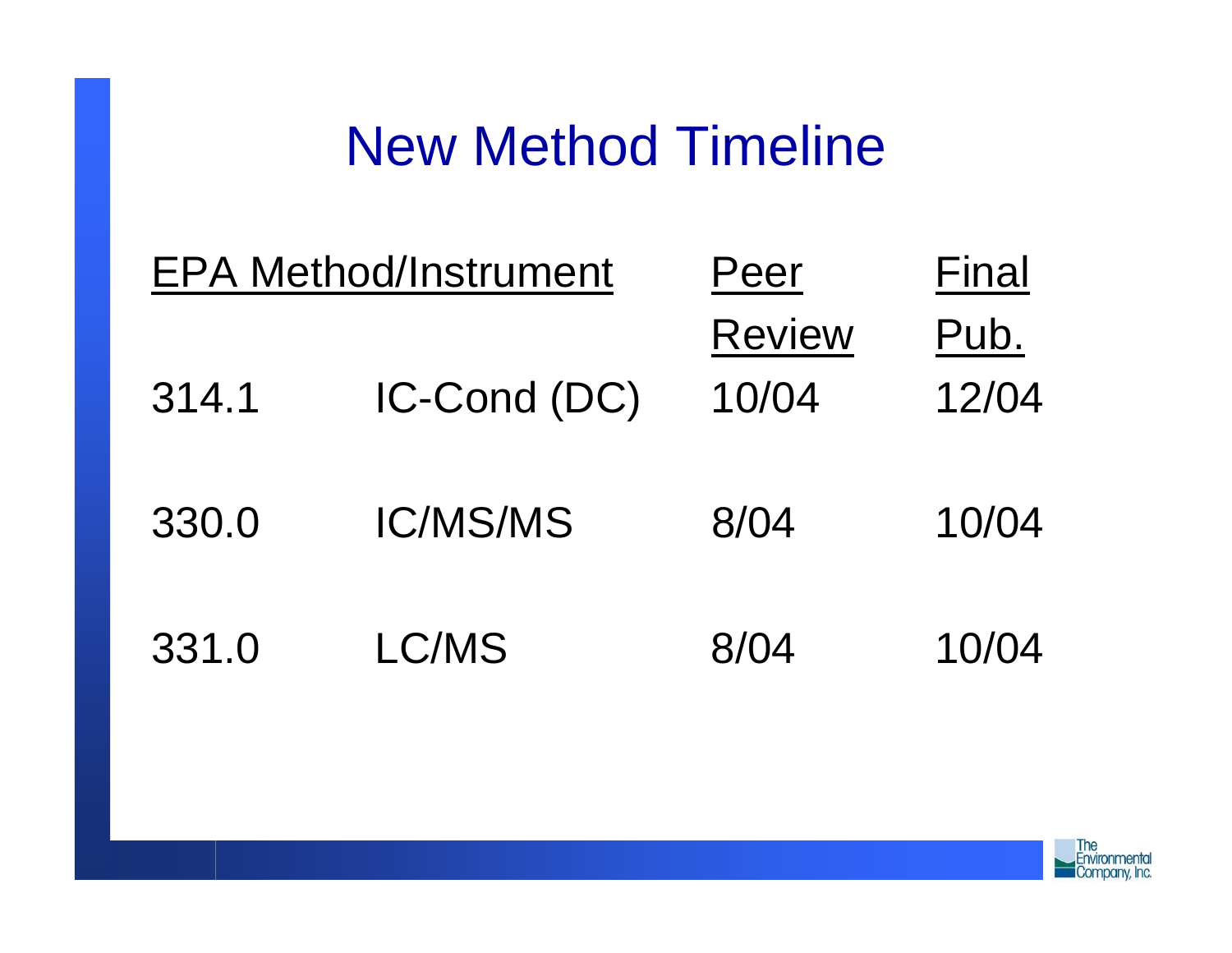### EPA Method 314.0 Issues

- Method is not always reliable
	- False Positives
	- –False Negatives
	- – Extra analytical work can help but it will add cost and not always be successful
	- –EPA working on new methods
- Cannot meet some of the current State PHGs

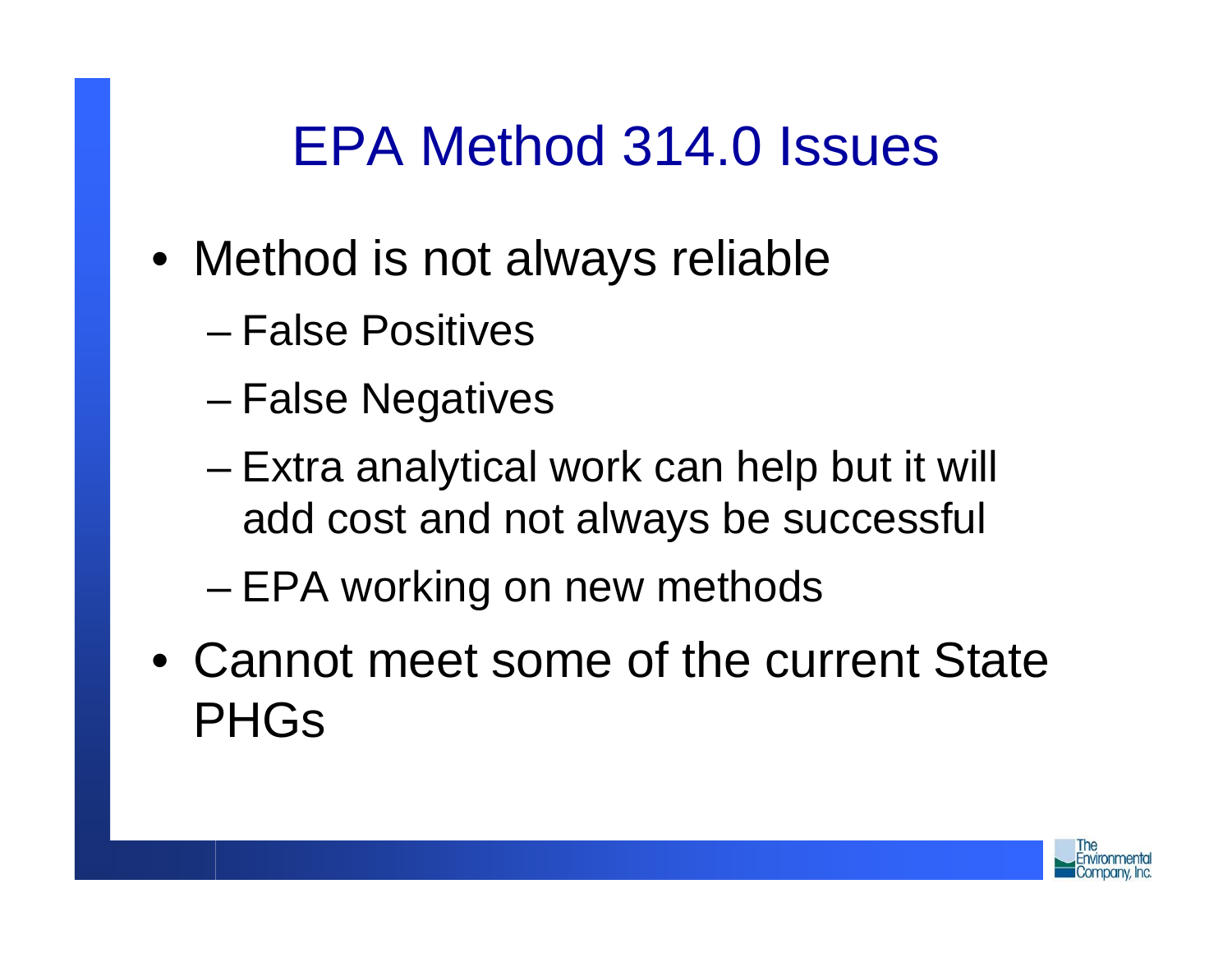### New Methods

- More accurate
- Equal in precision
- Much more sensitive
- Much more selective no falsepositives
- Can be used for several matrices
- Will be more costly

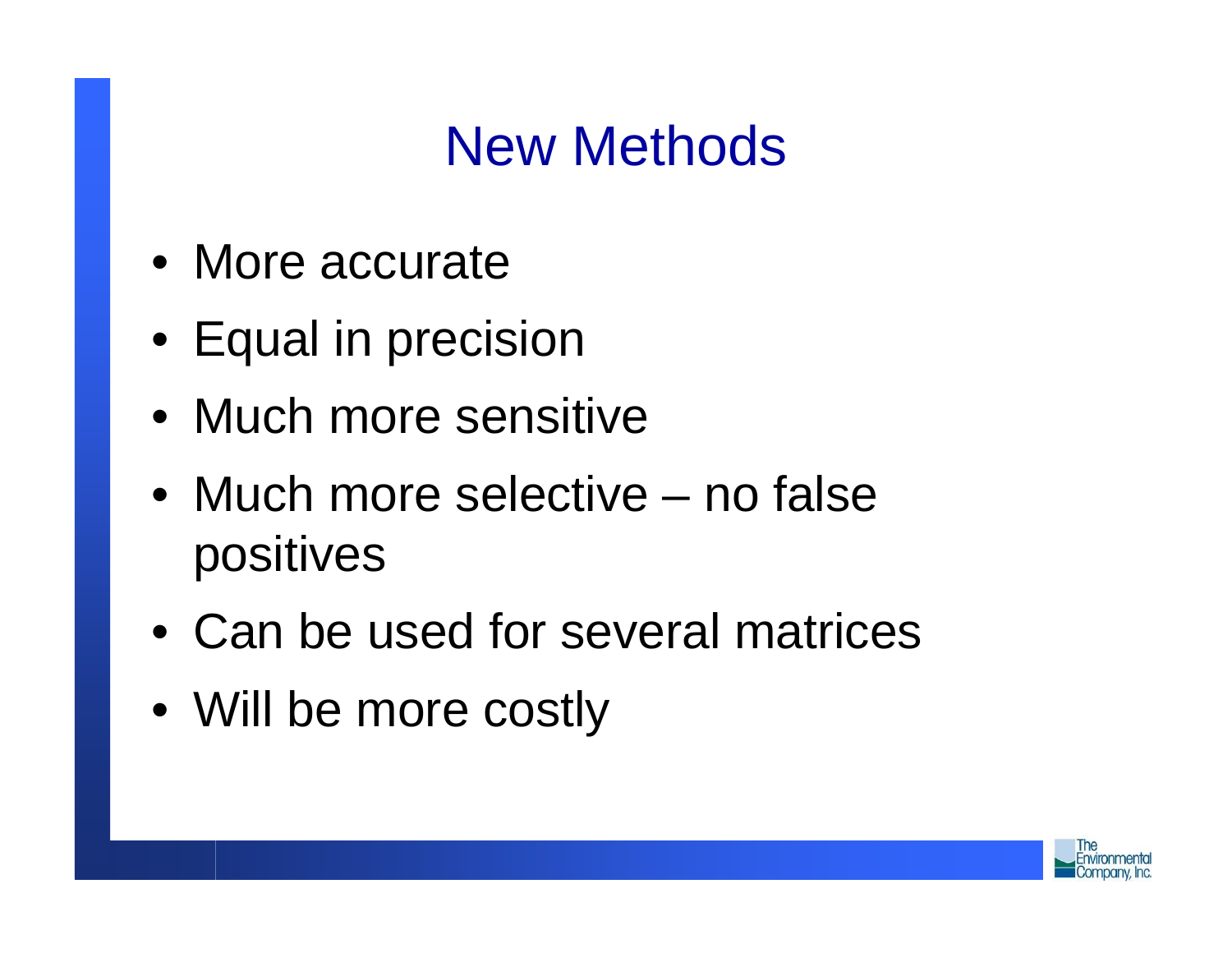# **Summary**

- Decisions will be made on the best availableanalytical techniques based on regulatory thresholds
- The better the method, the better the data
- EPA Method 314.0 can be used inpreliminary investigations to determine if perchlorate is a compound of concern at a given site
- The new methods will hopefully be reviewed and approved in time for any regulatory threshold decisions

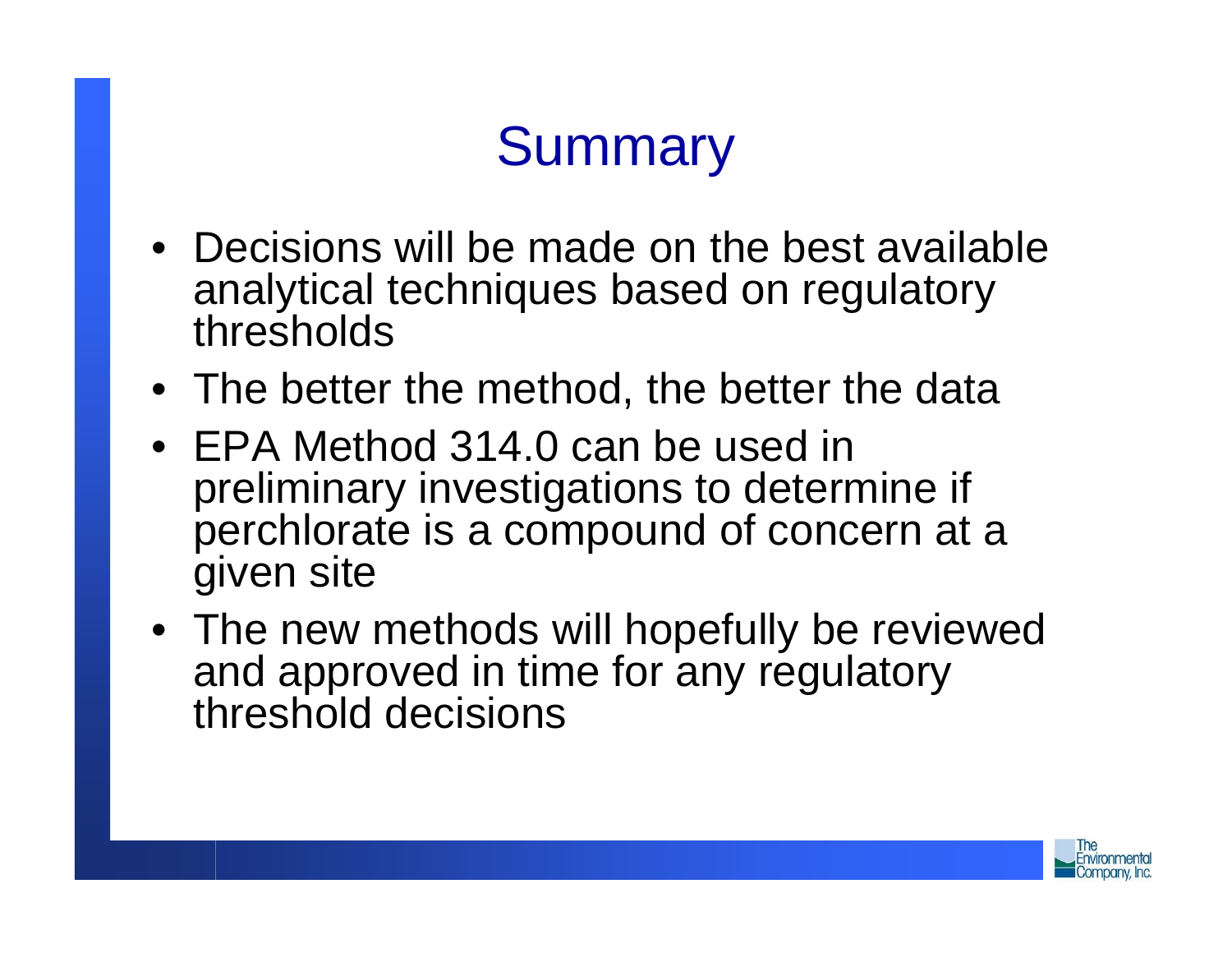# **Summary**

- New EPA methods should be available by 2005 in time to meet any new regulatory threshold values
- AFCEE QAPP Version 4.0 contains SW-846 Method 8321 options for perchlorate analysis
- This version of the QAPP will be out in the very near future…draft is available on AFCEE website

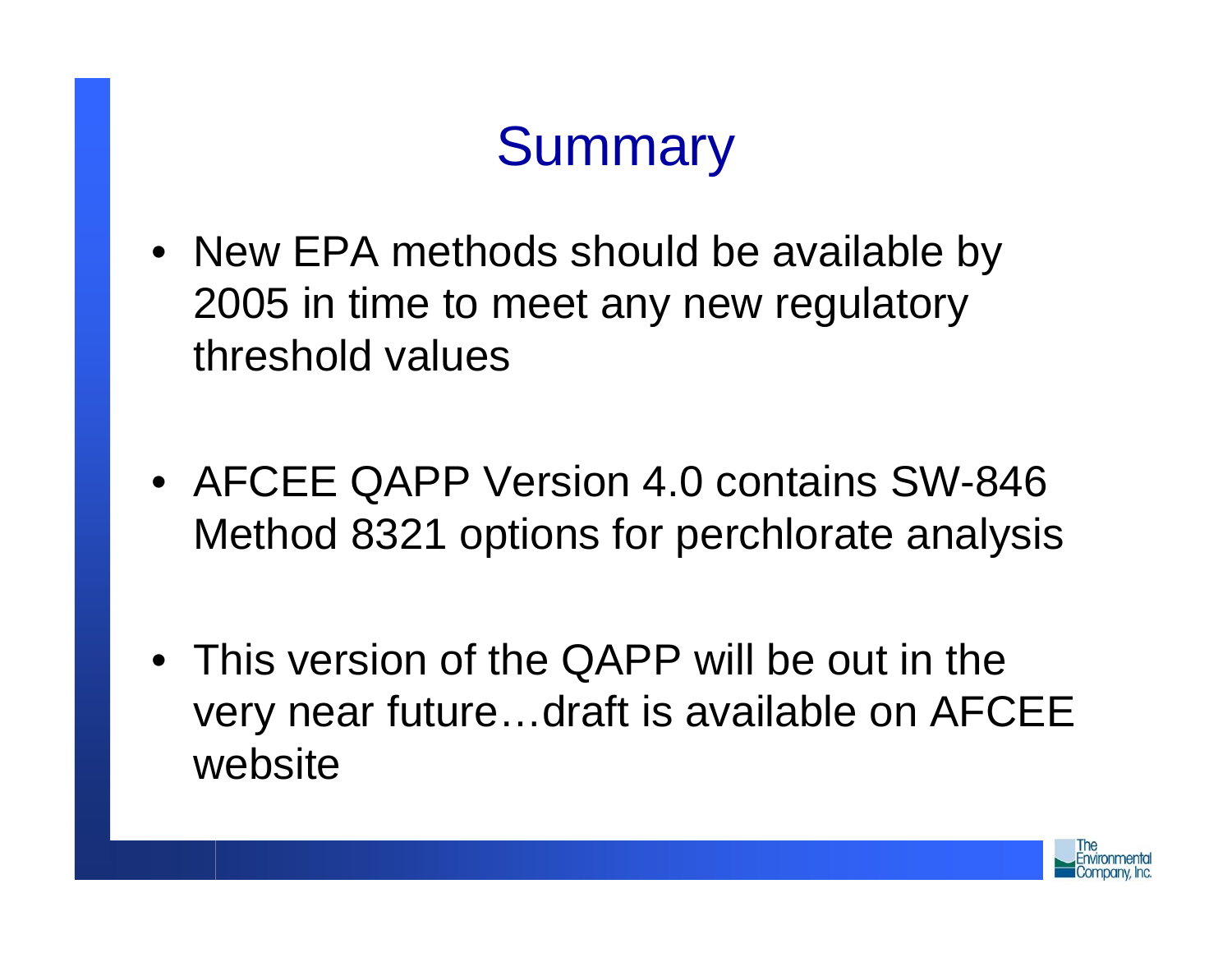# DoD EDQW

- Environmental Data Quality Workgroup
- Will form sub-group to conduct round robin method validation studies for perchlorate methods
- Will use ASTM format to conduct method validation study
- This will assist in the development of the non-drinking water methods

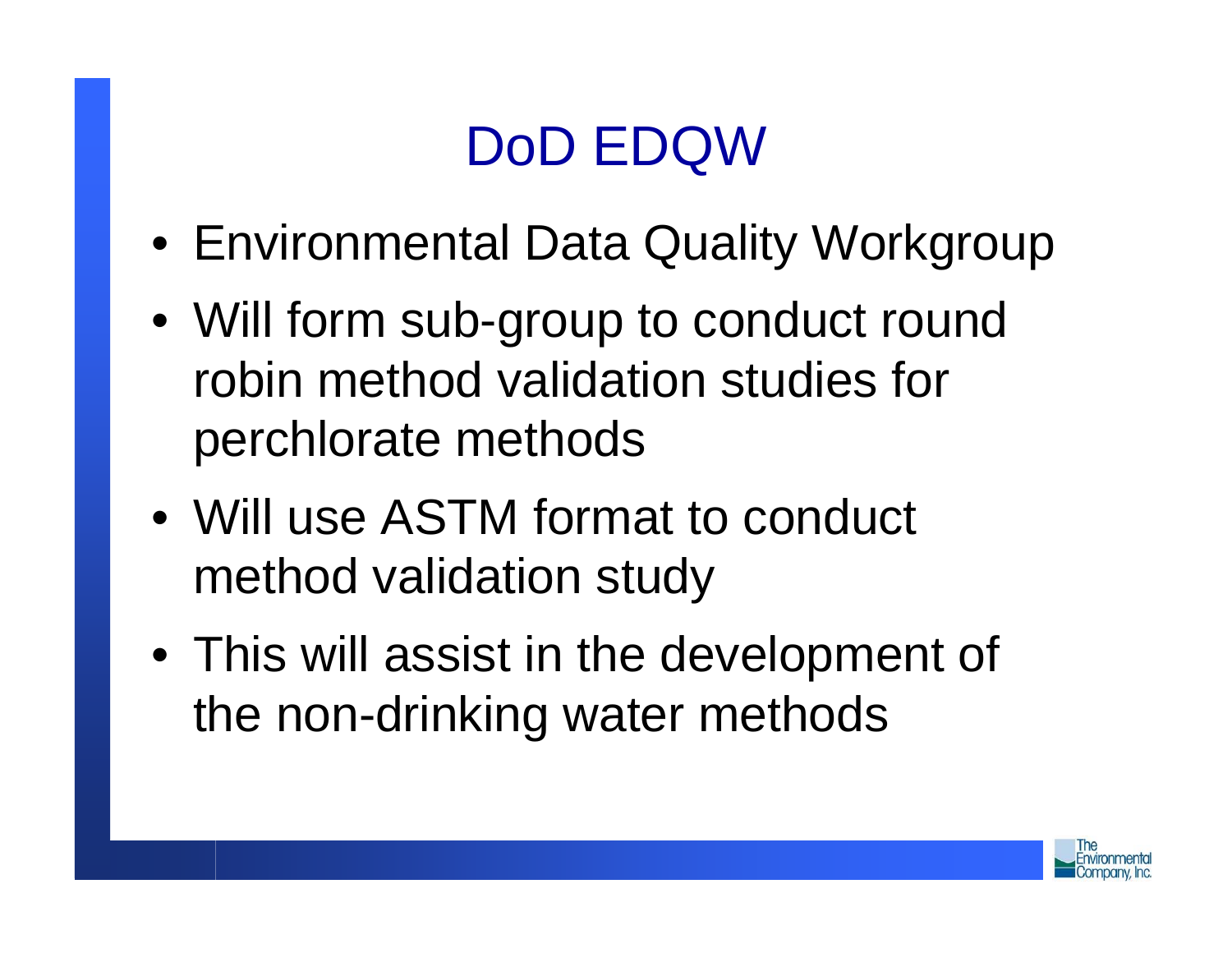### Acknowledgements

- Heidi Maupin DoD
- Elizabeth Hedrick EPA
- David Munsch EPA
- Larry Penfold STL-Denver